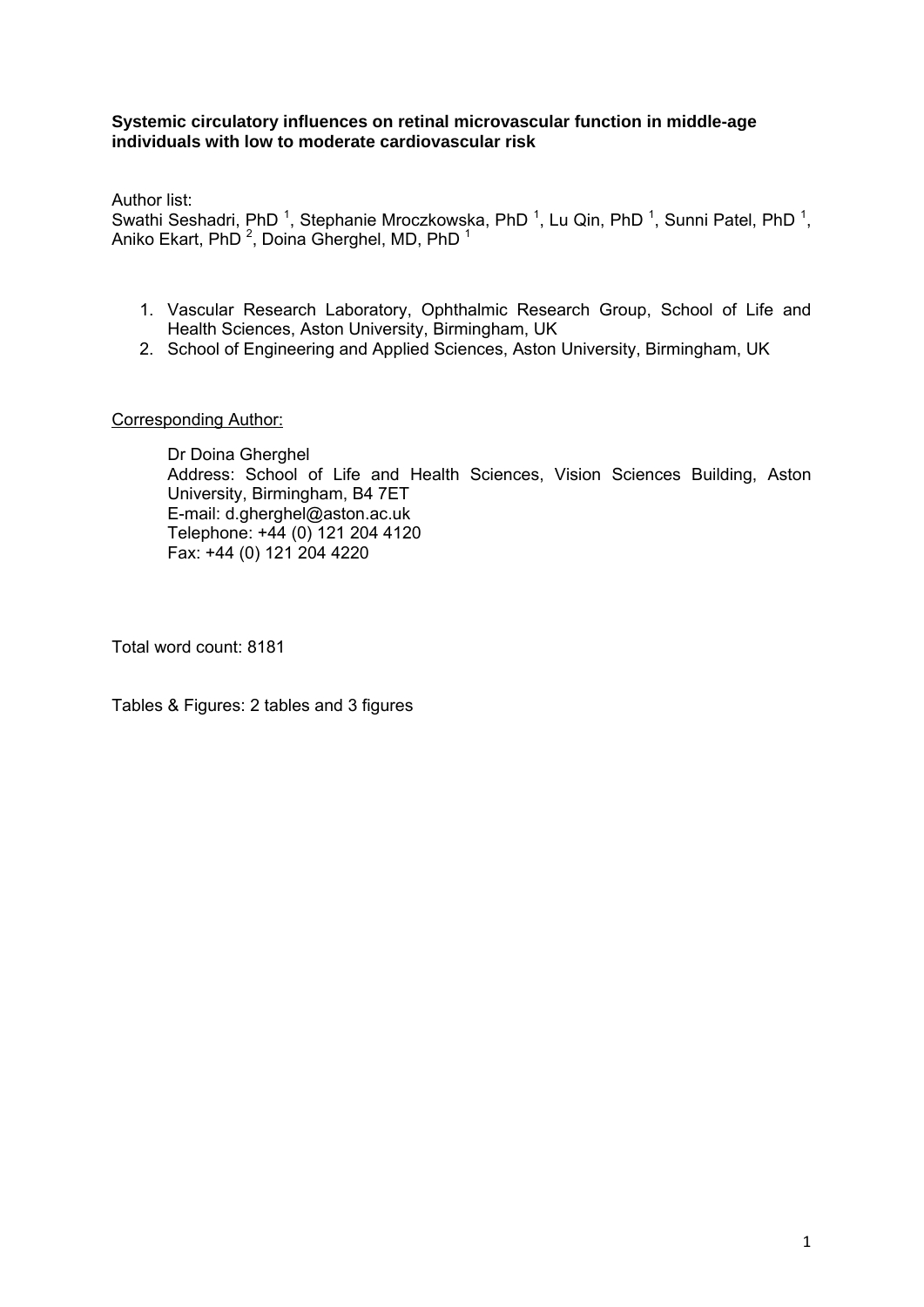### **Systemic circulatory influences on retinal microvascular function in middle-age individuals with low to moderate cardiovascular risk**

Swathi Seshadri, Stephanie Mroczkowska, Lu Qin, Sunni Patel, Aniko Ekart & Doina Gherghel.

## **Abstract**

**Purpose**: To investigate the relationship between retinal microvascular reactivity, circulatory markers for CVD risk and systemic anti-oxidative defence capacity in healthy middle-aged individuals with low to moderate risk of CVD.

**Methods**: Retinal vascular reactivity to flickering light was assessed in 102 healthy participants (46-60 years) by means of dynamic retinal vessel analysis (DVA). Other vascular assessments included carotid intima-media thickness (C-IMT) and blood pressure (BP) measurements. Total cholesterol (CHOL), high-density lipoprotein cholesterol (HDL-C), and low-density lipoprotein cholesterol (LDL-C), triglycerides (TG) and blood glutathione levels in its reduced (GSH) and oxidized (GSSG) forms were also determined for each participant, along with Framingham risk scores (FRS).

**Results**: Retinal arterial baseline diameter fluctuation (BDF) was independently, significantly and negatively influenced by LDL-C levels (β=-0.53, p=0.027). Moreover, the arterial dilation slope (Slope<sub>AD</sub>) was independently, significantly and positively associated with redox index (GSH: GSSG ratio,  $\beta$ =0.28, p=0.016), while the arterial constriction slope (Slope<sub>AC</sub>) was significantly and negatively influenced by blood GSH levels (β=-0.20, p=0.042), and positively associated with FRS (β=0.25, p=0.009). Venous BDF and dilation amplitude (DA) were also negatively influenced by plasma LDL-C levels (β=-0.83, p=0.013; and β=-0.22, p=0.028, respectively).

**Conclusions**: In otherwise healthy individuals with low to moderate cardiovascular risk, retinal microvascular dilation and constriction responses to stress levels are influenced by systemic antioxidant capacity, and circulating markers for cardiovascular risk.

Key words: oxidative stress, retina, vascular function, cardiovascular risk, dynamic retinal vessel analysis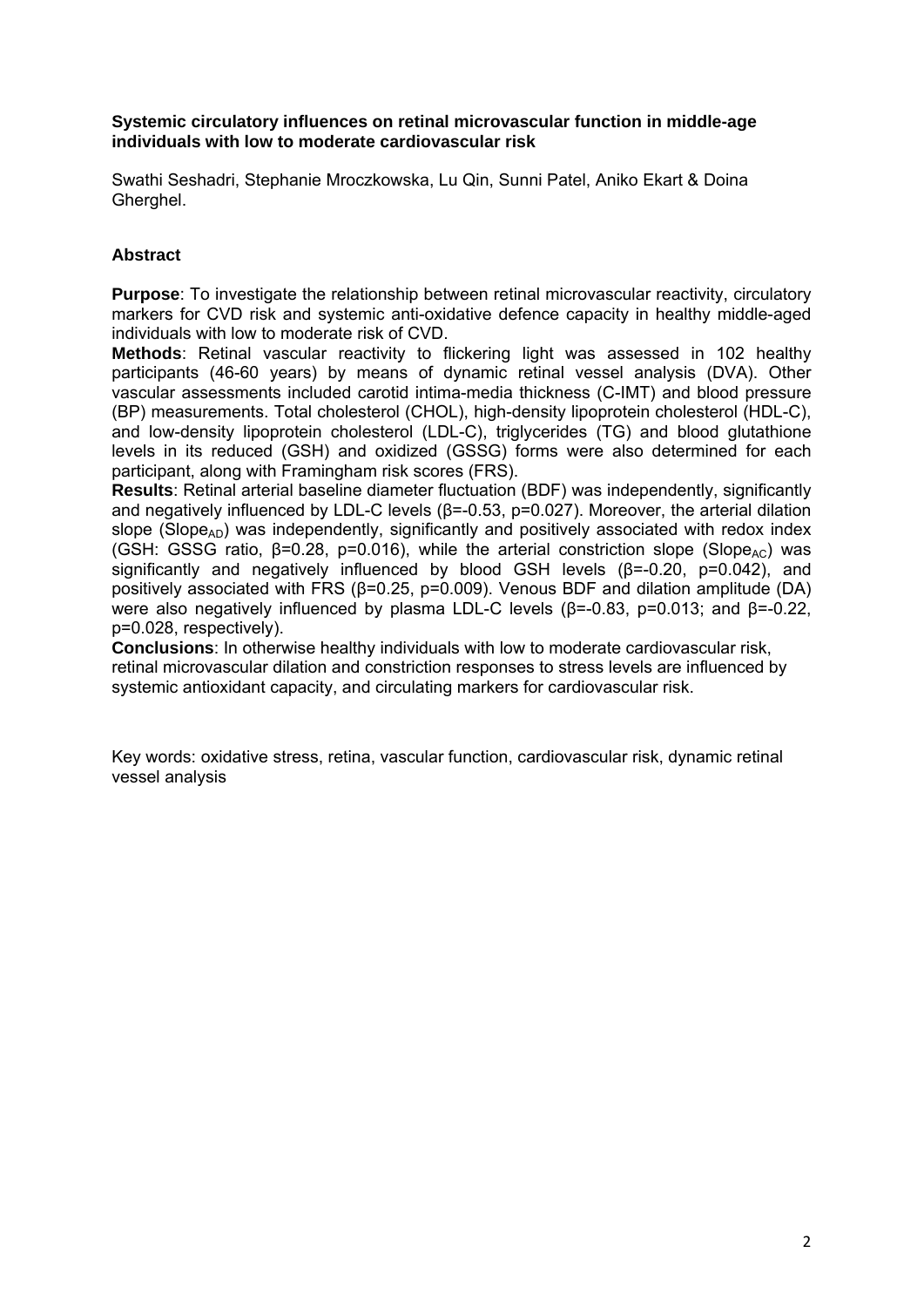### **Introduction**

Functional assessments of microvessels are of particular clinical interest since endothelial dysfunction, one of the main culprits for the development of atherosclerosis, is thought to occur much earlier at the microvascular than at the macrovascular level (Gariano & Gardner 2005; Gates et al. 2009). Consequently, several methods have been developed to assess functional responses in various microvascular beds. Among those, dynamic retinal vessel analysis (DVA) was recently identified as a useful measure of early changes that signal endothelial dysfunction and risk for future cardiovascular pathologies in individuals with and without overt disease (Nagel & Vilser 2004; Nagel et al. 2006; Mandecka et al. 2007; Bek et al. 2008; Heitmar et al. 2010; Patel et al. 2011; Mroczkowska et al. 2012; Patel et al. 2012; Qin et al. 2013). This is generally possible due to the fact that the retinal microvascular response to flicker provocation is, in part, dependent on nitric oxide (NO) release, (Dorner et al. 2003) and compromised NO homeostasis is known to be a key factor in endothelial dysfunction at all vascular levels. However, other mechanisms such as altered metabolic demand and neurovascular coupling are also largely involved in the retinal vascular response to flickering light (Lim et al. 2012). Indeed, we have already demonstrated that retinal microvascular function as measured by DVA is affected in patients with Alzheimer's disease, a pathological process largely associated with disturbed neurovascular coupling. (Mroczkowska et al. 2013). Nevertheless, it has been hypothesized that abnormal neurovascular coupling in such context could also represent a direct consequence of endothelial dysfunction (Lim et al. 2012).

At the systemic level it is known that degradation of NO by free radicals generated during oxidative stress may impair vasodilation (Cines et al. 1998), and therefore result in vascular dysfunction. The human body uses a complex anti-oxidative defence mechanism involving glutathione among other factors to combat stressors such as high oxygen flux. Consequently, any condition associated with low levels of circulating glutathione result in a higher rate of oxidative reactions that contribute towards low NO bioavailability, with important consequences on the normal regulation of systemic haemodynamics (Vallance & Chan 2001). In parallel, it is also known that abnormal lipid metabolism and insulin resistance are linked to microvascular endothelial dysfunction and increased cardiovascular disease (CVD) risk. The combined effect of low glutathione and abnormal circulating lipids could therefore amplify endothelial dysfunction at all vascular levels, including the retinal vessels (Patel et al. 2011; Qin et al. 2013). This possibility may be important for screening and early intervention, particularly in individuals free of overt vascular disease, but who belong to a group when age-induced cardiovascular complications start to occur. Indeed previous reports indicate that nearly 50% of individuals who suffer a fatal cardiovascular event had not received a positive diagnosis or displayed symptoms prior to death (Gallino 2012). Despite this, traditional risk factor estimates such as Framingham risk scores (FRS) are still largely used for disease prognosis. It is known, however, that the FRS can either over- or under-estimate actual risk in a large number of individuals (Cohn 2013). As other more sensitive biomarkers emerge (Vasan 2006; Helfand et al. 2009; Wang 2011; Ge & Wang 2012), it seems that using these in addition to the FRS could increase the likelihood of early CVD detection (Wannamethee et al. 2005; Mattace-Raso et al. 2006; Fowkes et al. 2008; Kavousi et al. 2012). This represents an important need in the current concept of prediction, prevention, and personalised interventions that target individualized risk for certain diseases (Harvey et al. 2012). Following the trend of modern research, cardiovascular medicine has also embraced the study of "omics" (genomics, metabolomics, proteomics) (Ge & Wang 2012) where detailed biological profiling of individuals rather than population groups has been crucial in initiating the move to personalised medicine. Since biomarkers that form an important component of these strategies comprise anything from genetic markers to imaging tests, functional microvascular assessments could also provide integrated and dynamic data to aid in establishing a new CVD risk indicator for each individual. We have already demonstrated that assessing retinal microvascular function is an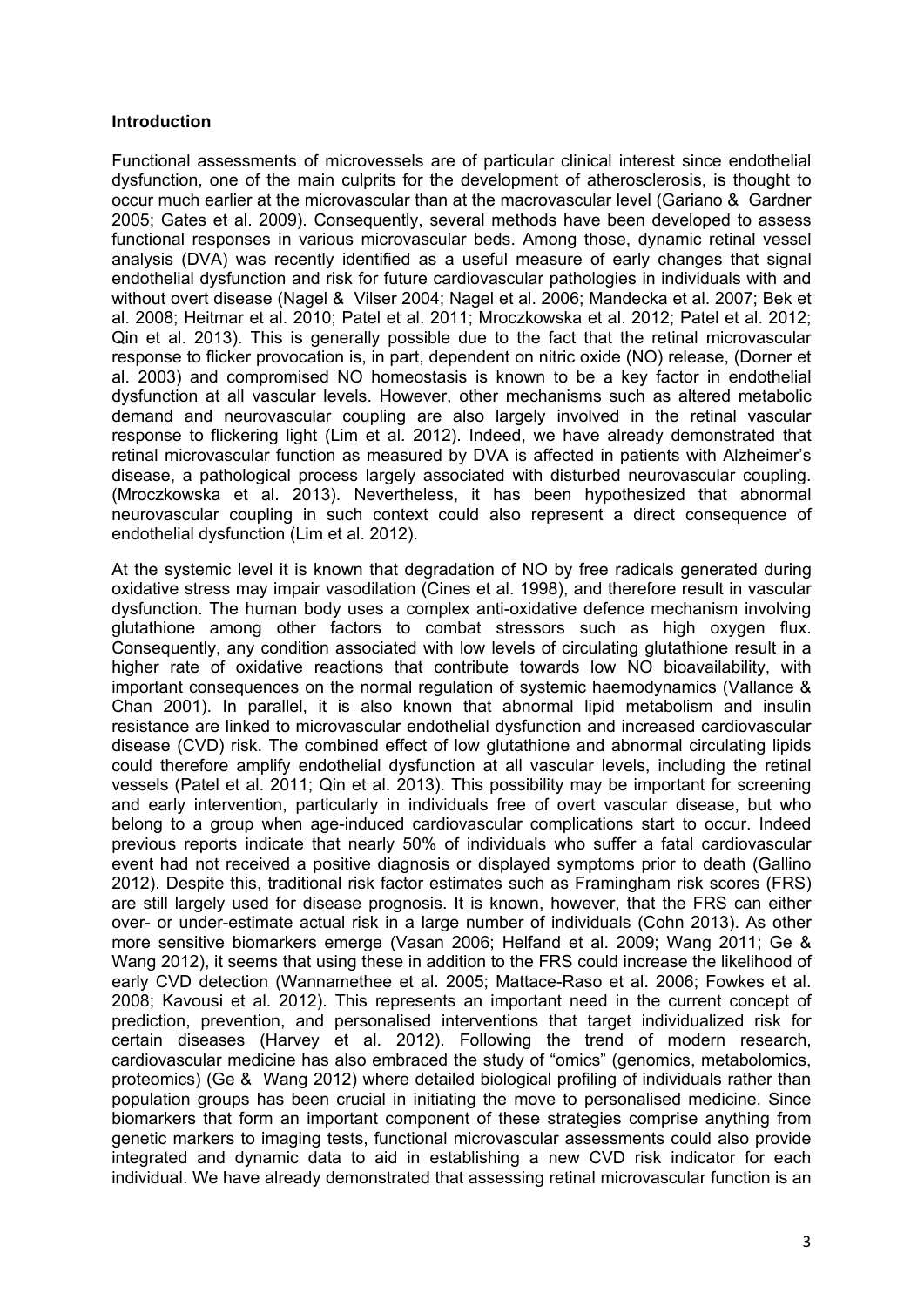easy, non-invasive method demonstrated to offer early detection of vascular risk in asymptomatic individuals (Patel et al. 2011). Nevertheless, a better understanding of a possible relationship between established biomarkers of CVD risk, and microvascular retinal function in individuals with low to intermediate CVD risk is still needed. The aim of the present study is therefore to investigate the influences that circulatory markers for CVD risk and systemic anti-oxidative defence capacity have on retinal microvascular reactivity, in healthy middle-aged individuals with low to intermediate risk of CVD.

### **Methods**

### *Study participants*

Healthy individuals over the age of 40 were recruited through advertisements at the Vascular Research Laboratory, Aston University (Birmingham, UK) for inclusion in this prospective study. Ethical approval was sought from the relevant local ethics committee and written informed consent was received from all participants prior to study enrollment. The study was designed and conducted in accordance with the tenets of the Declaration of Helsinki and all study-related procedures adhered to institutional guidelines.

Study exclusion criteria were defined as the positive diagnosis of cardiovascular disease, (coronary artery disease, heart failure, arrhythmia, stroke, transient ischaemic attacks), cerebrovascular disease, peripheral vascular disease, severe dyslipidaemia (defined as plasma triglycerides > 6.00mmol/L or cholesterol levels > 7.00mmol/L), diabetes, as well as other metabolic disorders or chronic diseases that required treatment. Frequent use of vasoactive medications such as dietary supplements containing vitamins or antioxidants and bronchodilators also served as exclusion criteria. Potential participants were also screened for ocular diseases and were excluded from the study if they had a refractive error of more than ±3DS and more than ±1DC equivalent, intra-ocular pressure (IOP) greater than 21 mmHg, cataract or any other media opacities, as well as history of intraocular surgery or any form of retinal or neuro-ophthalmic disease affecting the ocular vascular system.

#### *General investigations*

Participants who met the inclusion criteria were requested to complete a general health history questionnaire, also detailing daily diet, physical activity, and alcohol consumption. All study-related measurements were performed between 8 and 11 am following a 12-hour overnight fast, which included refraining from alcohol and caffeine.

Standard anthropometric measures of height and weight were recorded to determine body mass index (BMI= weight/height<sup>2</sup>). Systolic blood pressure (SBP), diastolic blood pressure (DBP) and heart rate (HR) were measured using an automatic BP monitor (UA-767, A & D Instruments Ltd, UK) and IOP readings were obtained using non-contact tonometry (Keeler Puls*air*, UK).

#### *Carotid intima-media thickness*

Intima-media thickness measurements of the left and right common carotid arteries were obtained for all participants in accordance with an already published protocol (Salonen et al. 1991). Briefly, each patient was positioned in supine position and a high-resolution B-mode ultrasound system (Siemens, Acuson-Sequoia, UK) was used to capture an image of the right then left carotid artery at the level of the carotid bifurcation. C-IMT measurements were then taken from the central region of the inferior arterial wall using the in-built software caliper system, at a site proximal to the artery bifurcation.

#### *Dynamic retinal vessel analysis*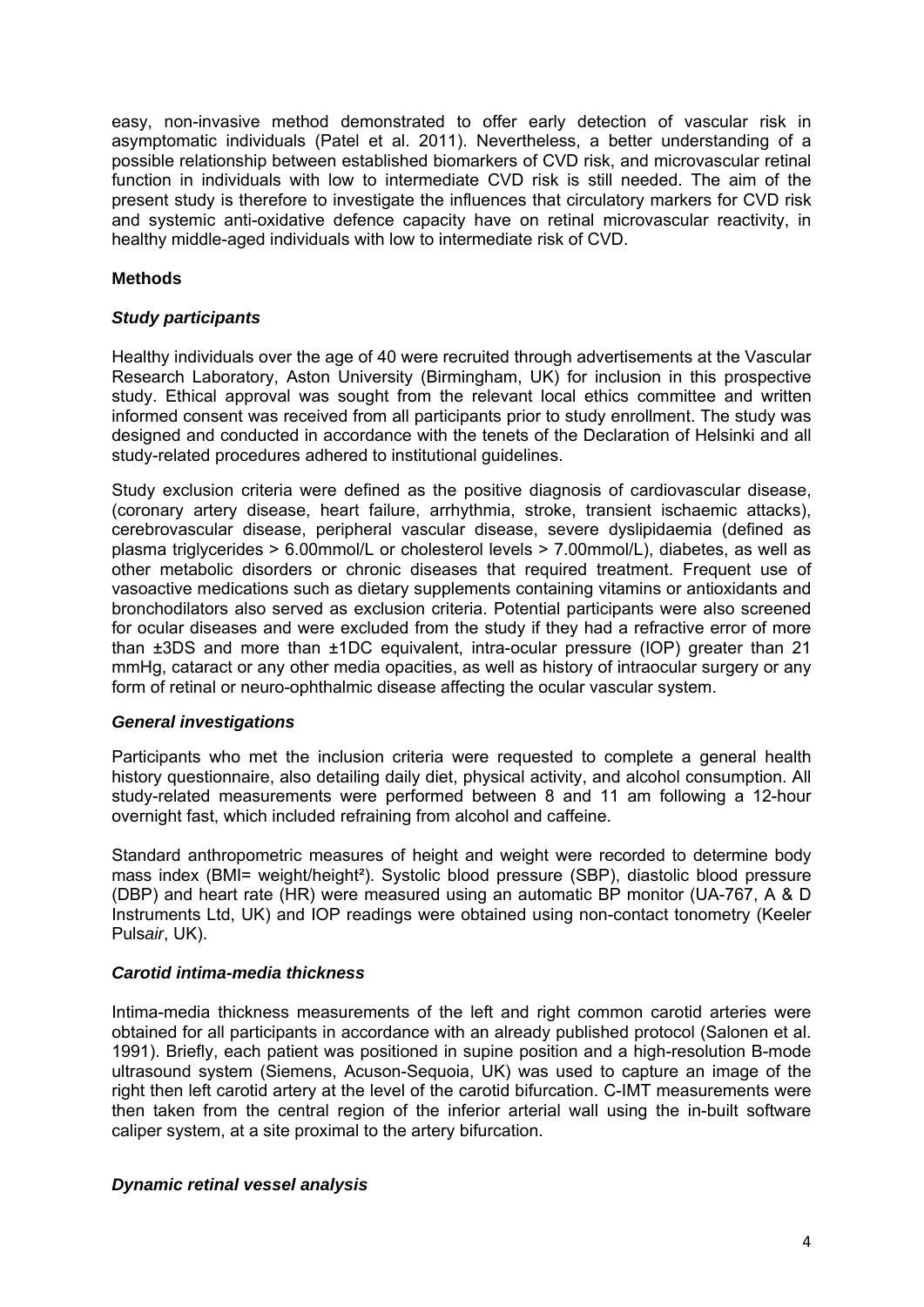Retinal vessel reactivity was assessed using the dynamic retinal vessel analyser (DVA, IMEDOS GmbH, Jena, Germany) in accordance with an established protocol (Nagel et al. 2005). All measurements were performed in a temperature controlled environment  $(22^{\circ}C)$ following pupil dilation with 1% Tropicamide (Chauvin Pharmaceuticals Ltd, UK), and were taken from the inferior temporal vessel branches approximately one and a half disc diameters from the optic nerve head of one unselected eye. The flicker stimulation protocol involves a 350-second continuous diameter recording along short 1mm sections of the retinal vasculature, the duration of which included a 50-second baseline measurement followed by three successive cycles of flicker stimulation distinguished as a 20-second stimulus (optoelectronically generated at 12.5Hz) and an 80-second recovery period (still illumination). The following retinal vessel reactivity and time course parameters, collectively known as Sequential and Diameter Response Analysis (SDRA) (Heitmar et al. 2010), were then calculated. The differences between the maximum and minimum baseline vessel diameter was termed as baseline-diameter fluctuation (BDF), the maximum diameter (MD) was used to describe the maximal vessel dilation in response to flicker light stimulation expressed as a percentage relative to baseline, the time taken (seconds) to reach the maximum vessel diameter during flicker exposure was termed as MD reaction time (tMD), the minimal vessel diameter during the recovery period was used to determine the maximum vessel constriction and calculated as a percentage relative to baseline and expressed as the maximum constriction (MC) whilst the time taken (seconds) to reach maximal vessel constriction was termed maximum constriction reaction time (tMC), and the difference between maximal dilation and constriction responses was termed as the dilation amplitude (DA). In addition, the nature of the entire dynamic vessel response profile for both arteries (A) and veins (V) was explored using high-level programming language functions in Matlab (Version 2010a; MathWorks Inc., Natick, MA), as detailed previously (Mroczkowska et al. 2012), to determine dilation slope (Slope<sub>AD/VD</sub> = MD-baseline diameter/tMD) and constriction slope (Slope<sub>AC/VC</sub> = MC-MD/tMC), defined as the interaction between the change in vessel diameter and the rate at which this change occurs.

# *Biomarker Assays*

Bloods samples drawn from the ante-cubital fossa vein on the morning of the appointment were collected into standard EDTA Vacutainer ® tubes and assessed immediately for fasting triglycerides (TG), plasma total cholesterol (CHOL) and high-density lipoprotein cholesterol (HDL-C) using the Reflotron Desktop Analyser (Roche Diagnostics, UK). Low-density lipoprotein cholesterol (LDL-C) values were calculated as per the Friedewald equation (Friedewald et al. 1972).

## *Glutathione recycling assay*

Blood collection, initial processing, and processing for the glutathione recycling assay were as detailed previously (Gherghel et al. 2013). Briefly, a 30µL aliquot of EDTA blood was pretreated with 33.3 μL of 100 mg/mL 5-sulfosalicylic acid (SSA), 936.7μL sodium phosphate buffer (pH 7.5) to release GSH via cellular disruption and protein precipitation. The sample was centrifuged at 13,000 rpm for 5 minutes, and the supernatant was stored at -80 $^{\circ}$ C for further analyses. Based on previous reports of sample stability, assays were conducted within 2 months of collection (Jones et al. 1998). The GSH levels [t-GSH – (2 x GSSG)] and the redox index (defined as the GSH/GSSG ratio) were determined according to an established enzymatic recycling assay (Tietze 1969; Anderson 1996) that involves the oxidation of GSH by the sulfhydryl reagent 5,5'-dithio-bis(2-nitrobenzoic acid) (DTNB) to form the yellow derivative 5'-thio-2-nitrobenzoic acid (TNB), which can be measured spectrophotometrically at 412 nm. Any GSSG formed was recycled to GSH by glutathione reductase (GSR) in the presence of nicotinamide adenine dinucleotide phosphate-oxidase (NADPH). For the measurement of GSSG levels samples were pre-treated with, 2 vinylpyridine (2VP) in order to derivatize GSH without interfering with GSR reaction. For the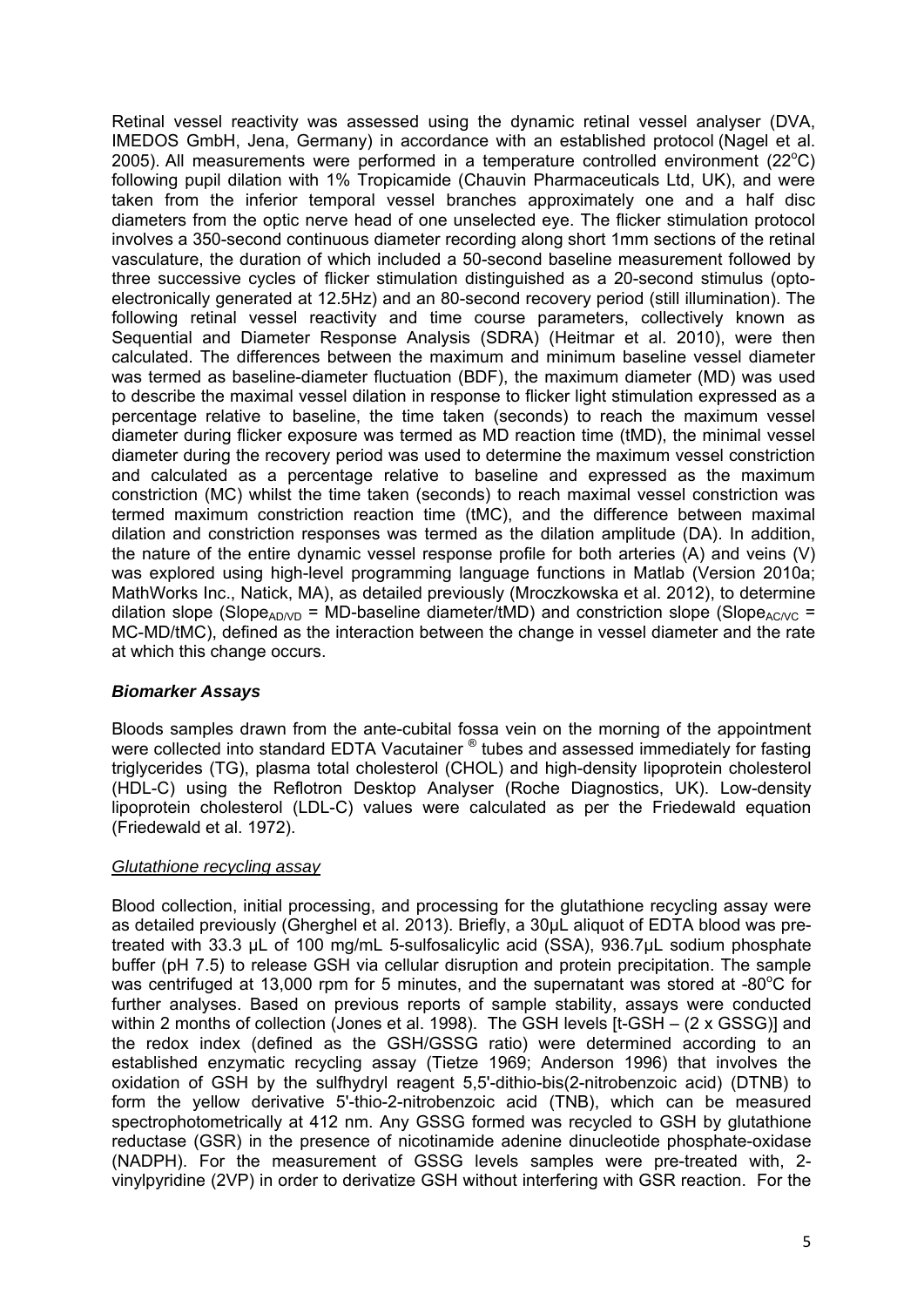determination of analyte concentrations in the samples, GSH standards were prepared from 0 to 80 µM in increments of 20 µM and GSSG standards were prepared from 0 to 10 µM in increments of 1 µM with the same final concentrations of SSA (1%) as in the samples. Standard curves were generated using a linear regression program (Microsoft Excel, Microsoft Corporation, USA). Since the microplates were read at 0, 1, 2, 3, and 5 minutes, the change in optical density or absorbance at different times points expressed against GSH or GSSG concentration (net reaction rate = slope \* GSH or GSSG concentration + intercept) was used to determine GSH or GSSG concentrations in the samples (net rate – intercept / slope \* dilution factor). The blood GSH and GSSG concentrations measured in this study were in good agreement with literature data in control patients in the ranges of 150 – 1500 µM and 1 to 500 µM, respectively (Rossi et al. 2002; Gherghel et al. 2005; Gherghel et al. 2013). This suggests that the experimental conditions reported in this study are suitable for the analysis of total glutathione and glutathione disulphide concentrations in whole blood. The validity and reliability of the spectrophotometric method of detection has also previously been established (Rahman et al. 2006).

# *Framingham Risk Score (FRS)*

At present the conventional approach for cardiovascular risk assessment endorses the use of multivariable risk score calculations to estimate an individual's 10-year or lifetime risk of developing CVD. The FRS is a widely used gender-specific algorithm originally developed to estimate CVD risk (Wilson et al. 1987). In the present study FRS was calculated using the current version of the FRS published by an expert panel of the National Heart, Lung and Blood Institute (NHLBI) (2002) and is based on risk factors such as age, gender, CHOL, HDL-C, SBP, treatment for hypertension, smoking status, and diabetes. Risk factors such as age, treatment for hypertension, smoking status and diabetes were identified from self-report questionnaires and CHOL, HDL-C, and SBP values were as those determined on the day of study assessment. The scoring algorithm is based on gender-specific points assigned for each risk factor variable that can be determined using FRS tables i.e. point scores by age group; age group and total CHOL; age group and smoking status; HDL-C level; SBP and treatment status. Ten-year risk percentage is then calculated by total points (1 point, 6%; 2 points, 8%; 3 points, 10%; 4 points, 12%; 5 points, 16%; 6 points, 20%; 7 points, 25%; 10 points or more, > 30%). Absolute CVD risk percentage over 10 years was classified as low risk (< 10%), intermediate risk (10-20%), and high risk (> 20%) (Ford et al. 2004).

## **Sample Size and Statistical analysis**

Based on previous studies, a change of 30% with a SD of 2.5% in retinal vessels reactivity was shown to be significant (Garhofer et al. 2004; Patel et al. 2012). As the study design was multifactorial in nature it was calculated that a sample size of n = 95 was sufficient to provide 95% power at an alpha-level of 0.05.

All statistical analyses were performed using Statistica<sup>®</sup> software (StatSoft Inc.; Version 9, USA). Distributions of continuous variables were determined by the Shapiro-Wilks test. In cases where normality of the data could not be confirmed appropriate data transformations were made or non-parametric statistical alternatives were used. Group differences were assessed using the Student's t-test for independent variables (normal distributions). Univariate associations were determined using Pearson's (normally distributed) or Spearman's method (non-normally distributed), and forward stepwise regression analyses were performed to test the influence of age, BMI, SBP, DBP, HR, IOP, C-IMT, and circulating markers on the measured variables. Data are expressed for normally distributed variables as mean ± standard deviation (SD) or non-normally distributed variables as median with inter-quartile range (IQR). In multivariate regression models the β coefficient value was considered to answer the question of which of the independent variables has a greater effect on the dependent variable as β refers to the SD change in the dependent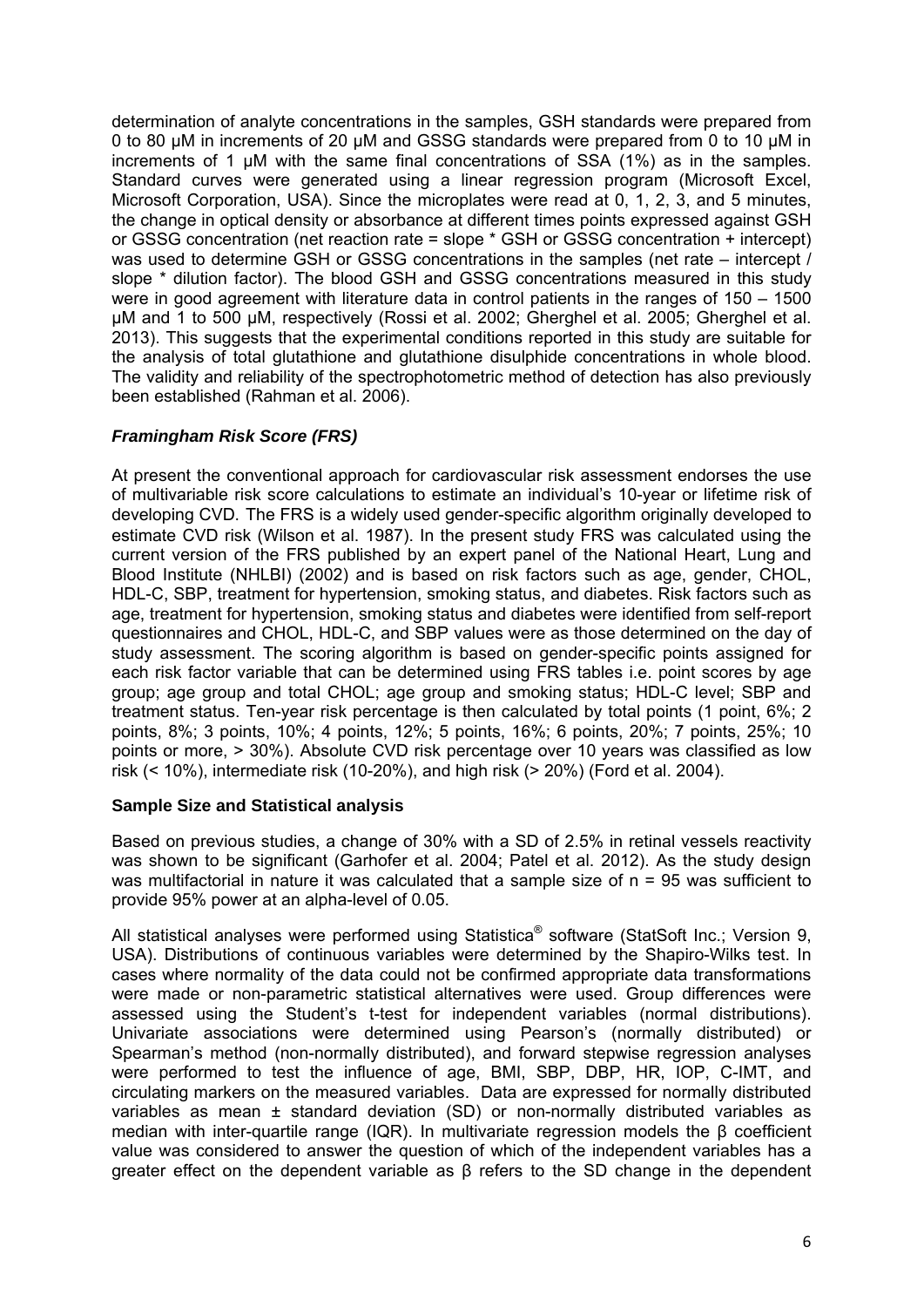variable per SD increase in the predictor variable, and is particularly useful when variables are measured in different units. A p-value of <0.05 was considered as statistically significant.

## **Results**

One hundred and two healthy participants with low to intermediate global cardiovascular risk (<20 % at 10 years as assessed by the FRS) and similar dietary habits were included in the final analysis.

Table 1 shows the clinical characteristics of the study population, stratified by gender. Men exhibited higher DBP ( $p = 0.002$ ), and FRS ( $p < 0.001$ ), and lower total CHOL ( $p = 0.001$ ), and HDL-C (p < 0.001). There were no significant gender differences in age, SBP, HR, IOP, BMI, TG, LDL-C, and C-IMT. Although in our sample, women had lower levels of GSSG (p = 0.030), there were no significant gender differences in the redox index (GSH: GSSG), total (tGSH) or reduced glutathione (GSH).

With regards to arterial and venous retinal vascular reactivity parameters as characterized in Table 2, all values reported are based on averaged data across three flicker cycles with the artery and vein regarded separately. There were no significant differences between male and female participants in this study population (all  $p > 0.05$ ).

Univariate analyses revealed that age correlated significantly and negatively with retinal arterial DA (r = -0.24, p = 0.015), and positively with Slope<sub>AC</sub> (r = 0.23, p = 0.021). BMI also correlated negatively and significantly with the retinal arterial BDF ( $r = -0.20$ ,  $p = 0.040$ ). Plasma LDL-C levels correlated negatively and significantly with both arterial BDF and DA (r  $= -0.29$ ,  $p = 0.004$ ;  $r = -0.23$ ,  $p = 0.020$ , respectively) and venous BDF and DA ( $r = -0.24$ ,  $p =$ 0.018;  $r = -0.22$ ,  $p = 0.028$ , respectively). Blood GSH levels correlated significantly and negatively with Slope<sub>AC</sub> ( $r = -0.24$ ,  $p = 0.014$ ) and positively with overall retinal arterial DA ( $r = 0.24$ ) = 0.25, p = 0.010), while the redox index similarly positively influenced Slope<sub>AD</sub> (r = 0.32, p = 0.002). The FRS correlated negatively with arterial BDF ( $r = -0.21$ ,  $p = 0.035$ ) and positively with Slope<sub>AC</sub> (r = 0.26, p = 0.010) and Slope<sub>VC</sub> (r = 0.22, p = 0.026).

Forward stepwise multiple regression analysis revealed arterial BDF to be independently, significantly and negatively influenced by LDL-C ( $\beta$  = -0.53, p = 0.027. Figure 1A) and on the venous side BDF and DA were also independently, significantly and negatively influenced by circulating LDL-C levels ( $\beta$  = -0.83, p = 0.013;  $\beta$  = -0.22, p = 0.028, respectively, Figure 1B and Figure 1C). Also on the arterial side,  $Slope_{AD}$  was independently, significantly and positively associated with redox index ( $\beta$  = 0.28, p = 0.016, Figure 2), while Slope<sub>AC</sub> was significantly and negatively influenced by blood GSH levels ( $\beta$  = -0.20, p = 0.042, Figure 3A), and positively associated with FRS ( $\beta$  = 0.25, p = 0.009, Figure 3B).

# **Discussion**

In the present study we examined the relationship between retinal vessel reactivity, systemic antioxidant defence capacity and circulating markers of cardiovascular risk in individuals free of systemic disease, but with low to moderate FRS for CVD. Systemic 'redox' status (GSH: GSSG) positively influenced retinal arterial dilation capacity (Slope<sub>AD</sub>) during flicker while systemic GSH levels negatively influenced retinal arterial constriction capacity (Slope<sub>AC</sub>). In addition, decreases in arterial and venous BDFs before flicker provocation were identified in individuals with increased LDL-C levels. High LDL-C levels also negatively influenced the overall retinal venous DA during flicker.

In our study, and in line with previous research (Bolton-Smith et al. 1991; Arsenault et al. 2009), men exhibited higher BP and FRS as well as lower total CHOL and HDL-C compared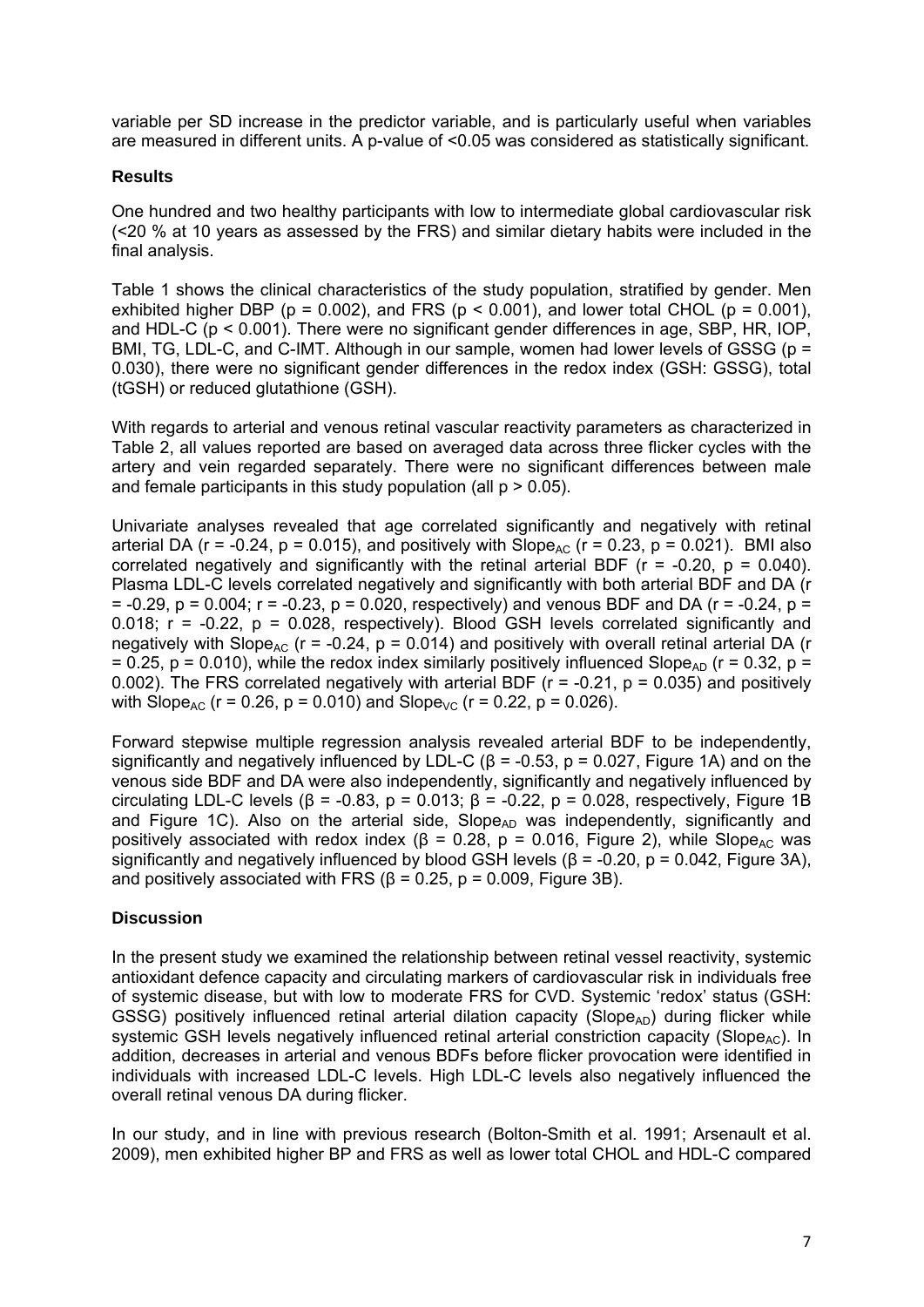to age-matched women. Nevertheless, despite the observed differences there were no significant influences of these parameters on retinal vessel reactivity in either gender group.

We also observed lower levels of blood GSSG in women when compared to age-matched men. While a number of studies have revealed a relationship between redox balance and sex hormone patterns (Capel et al. 1981; Massafra et al. 1998; Diaz-Flores et al. 1999; Massafra et al. 2000; Serviddio et al. 2002; Browne et al. 2008; Cornelli et al. 2013), clinical reports of gender differences in glutathione levels are inconsistent with some studies reporting higher levels of GSH in men (Flagg et al. 1993) and others reporting no gender differences in plasma or blood glutathione levels (Michelet et al. 1995). These discrepancies may possibly arise due to variations in assay techniques. Our previous reports also reveal some degree of variability (Gherghel et al. 2005; Gherghel et al. 2013; Qin et al. 2013) however, with the methodology used in our own research being identical, these inconsistencies could also be attributed to other factors such as age. Indeed, the present study included a slightly younger group than our previous ones (Gherghel et al. 2005; Qin et al. 2013). Nevertheless, taken together, these observations suggest that gender might have a less consistent effect on blood glutathione levels than other confounding variables (Gherghel et al. 2013). Moreover, there were no differences with regards to retinal microvascular function parameters between men and women included in our study.

In the present study, we report for the first time a link between retinal arterial dilation during stress (Slope<sub>AD</sub>) and redox index. From a microvascular standpoint endothelial health and redox balance are associative attributes (Frisard et al. 2007; Salmon et al. 2010). Indeed, it is well known that excessive levels of reactive oxygen species (ROS) are linked to an impaired endothelium-dependent dilation as they seek to quench NO, while the antioxidative properties of GSH involve the scavenging of such free radicals (Ghigo et al. 1993; Griscavage et al. 1994; Prasad et al. 1999). Typically, a decrease in the ratio of circulating reduced glutathione (GSH) relative to its oxidized form (GSSG) or 'redox index' has been proposed as an indicator of oxidative imbalance (Blankenberg et al. 2003) and oxidative stress status (Jones 2006; Jones 2006; James et al. 2009). Therefore, a positive relationship between Slope<sub>AD</sub> and redox index, could indicate that in addition to other processes, antioxidant mechanisms support normal NO secretion during flicker provocation at the retinal microvascular level. This possibility is further emphasised by the other novel discovery of a negative relationship between blood GSH levels and Slope<sub>AC</sub>. Indeed, thiol oxidations during interactions with ROS are associated with endothelial dysfunction and increased vasoconstriction (Yamada et al. 2013). This effect has been previously reported at the coronary (Yamada et al. 2013), renal (Touyz 2004), and cerebral levels (Ong et al. 2013). Similarly, retinal microcirculatory reactivity also seems to be influenced by circulating levels of thiols. Interestingly, Slope<sub>AC</sub> also correlated with a more traditional risk factor, namely FRS. Few other studies have also observed similar relationships between established cardiovascular risk scores such as FRS and other measures of vascular function including peripheral arterial tonometry (Rubinshtein et al. 2010), digital thermal monitoring (Ahmadi et al. 2011), and whole-body MR angiography (Lehrke et al. 2009). Additionally, retinal vascular calibres have been shown to be independently associated with risk factor variables constituted in the FRS such as age, BP, HDL-C, and LDL-C (von Hanno et al. 2014) which are in turn associated with ocular pathologies of vascular consequence such as age-related macular degeneration (AMD) (Erke et al. 2014). More recently, semi-automated methods for quantitative assessment of the retinal vasculature show promise and may contribute additional value to morphological assessments (Schuster et al. 2014). In the present study, however, we have demonstrated not only a quantitative relationship between retinal vascular function parameters and systemic risk scores, but more specifically, a functional one based on the speed and amount of vascular reactivity defined by slope in the vascular response curves. This relationship characterizes the dynamic responsiveness of any vascular bed to increased demand, a parameter that determines each person's vascular reserve. This observation is particularly important since most of the efforts to prevent CVD are currently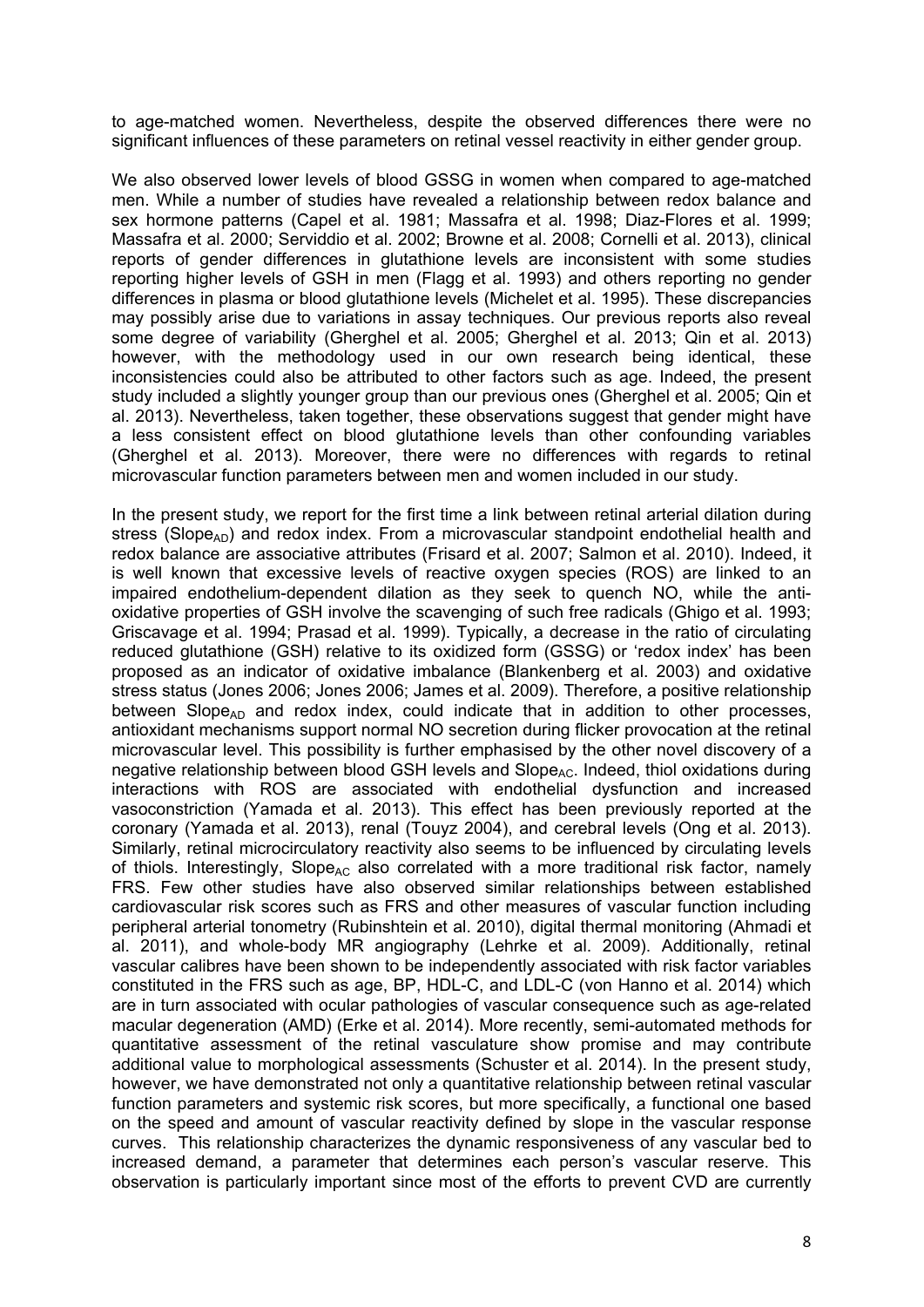focused on modifying population risk factors that often either over- or underestimate individualized risk (Cohn 2013). The assessment of the dynamic retinal vascular response to flicker represents a non-invasive way to determine the individual's functional vascular capacity and, therefore, the individual's likelihood to develop disease or to respond to vasoactive therapies currently used in treating CVD. Our observations could, therefore, suggest that individual vascular response profiles when used alongside traditional risk factors might improve the accuracy of CVD prediction (Akiyama et al. 2012; Matsuzawa et al. 2013).

Additional results of the present study also disclosed a negative relationship between LDL-C and arterial and venous BDF. LDLs are particularly susceptible to oxidative modifications and oxidized low-density lipoproteins (ox-LDLs) can inhibit the synthesis and release of endothelial nitric oxide synthase (eNOS) resulting in the decreased bioavailability of NO (Rosendorff 2002), as well as the increased expression of endothelin-1 (ET-1) and adhesion molecules (Ou et al. 2010; Itabe et al. 2011); all of which further contribute to the downregulation of local retinal vascular tone and vessel stiffness (Laurent et al. 2005). On this basis, it could be hypothesized that the oxidative modification of LDL-C maybe associated with changes in the elastic properties of the vessel wall, reflected at the retinal vascular level as decreases in spontaneous variations of vessel diameter during normal resting conditions (Nagel & Vilser 2004). Indeed, ox-LDLs have been shown to impair vasomotor function of the coronary microcirculation (Hein & Kuo 1998). Moreover, LDL-C apheresis has been shown to improve endothelium-dependent vasodilation in hypercholesterolemic patients (Tamai et al. 1997), and to positively influence myocardial (Mellwig et al. 1998), cerebral (Rubba et al. 1993), and retinal (Terai et al. 2011) blood flow. A negative influence of LDL-C on the overall venous DA was also observed. Since retinal veins typically incite a more passive regulatory contribution to increases in blood flow (Kotliar et al. 2004), whether the overall decreases in DA may reflect the reconciliation of alterations in arterial outflow to the venous side via downstream autoregulatory mechanisms is unclear at present.

In our groups no correlations between measures of systemic macrovascular integrity and retinal microvascular function abnormalities were found. Interestingly, this finding is in concordance with that of a number of recent studies which have similarly demonstrated no direct correlation between anomalies identified at the macro- and micro-vascular levels in various disease states (Arosio et al. 2007; Heitmar et al. 2011; Sandoo et al. 2011). In addition, while C-IMT is a marker for structural abnormalities our measured retinal vascular parameters assess function which is affected first in the course of CVD. It is possible that in individuals with higher CVD risk than those included in the present study a positive correlation between anomalies identified at the macro- and micro-vascular levels would become apparent. Nevertheless, early identification of individuals at risk for CVD should be done when the disease is subclinical and well before structural changes begin to appear. Indeed, vascular changes in various beds appear to have common determinants since retinal vascular calibres have been shown to be associated with renal function in apparently healthy subjects (Daien et al. 2013). With this in mind, the direct relationship observed between systemic anti-oxidative defence capacity, plasma markers for CVD risk, and retinal dynamic vascular responses in apparently healthy individuals points toward more complex mechanisms that regulate the vascular response to stress at this level. In addition, it shows that assessing the retinal microvascular response in individuals free of overt vascular disease, but with a certain degree of CVD risk that is either age-related or due to other variables included in the FRS, could be a very sensitive indicator of each individual's specific risk. As molecular and imaging biomarkers drive the shift towards personalized medicine, retinal vessel reactivity can be used for profiling individualized vascular risk by providing an integrated and dynamic analysis of vascular function as a variable specific for each individual and, therefore, to be used in prediction, prevention, and personalised intervention.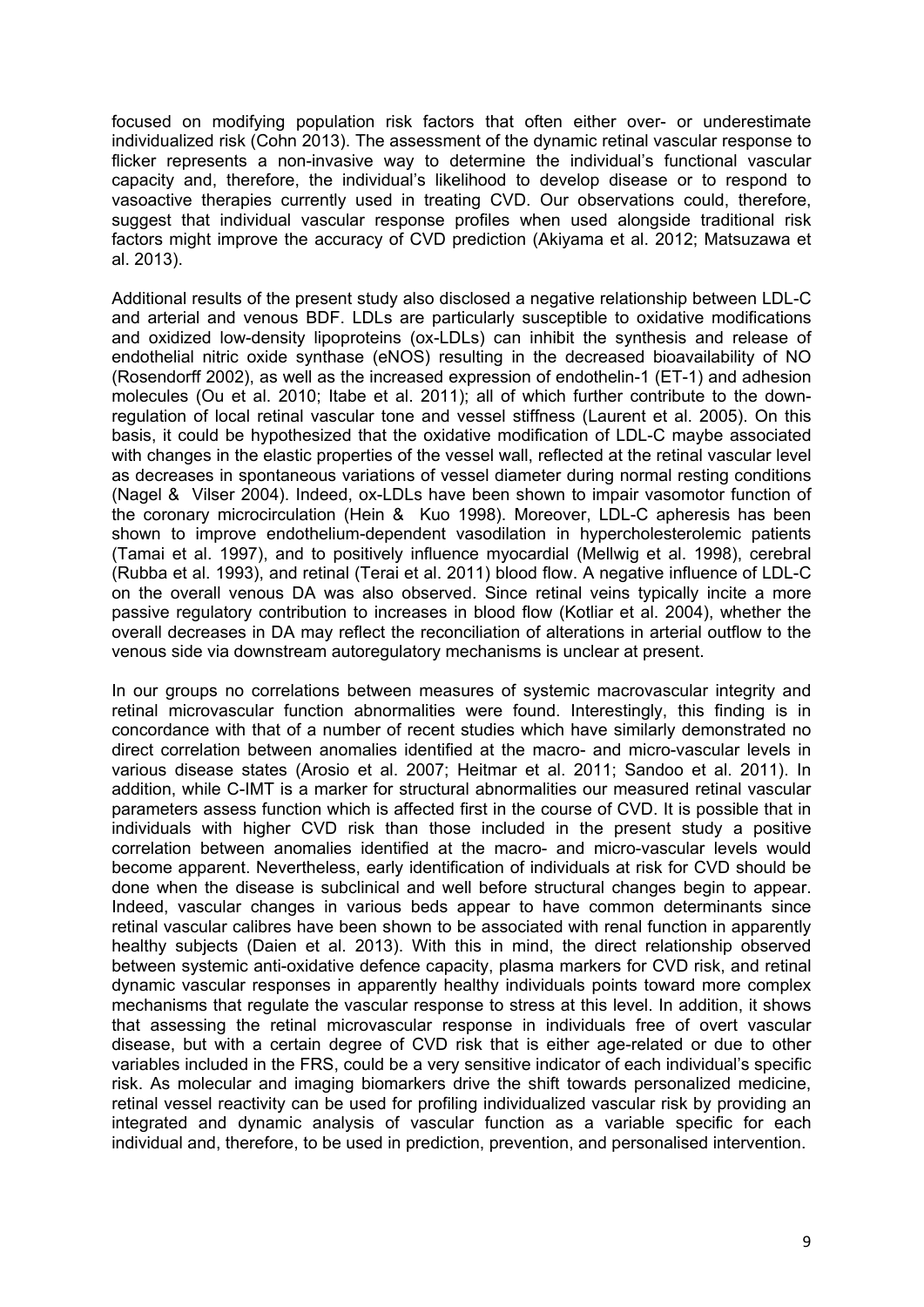# **Conflict of Interest**

Conflict of interest: none declared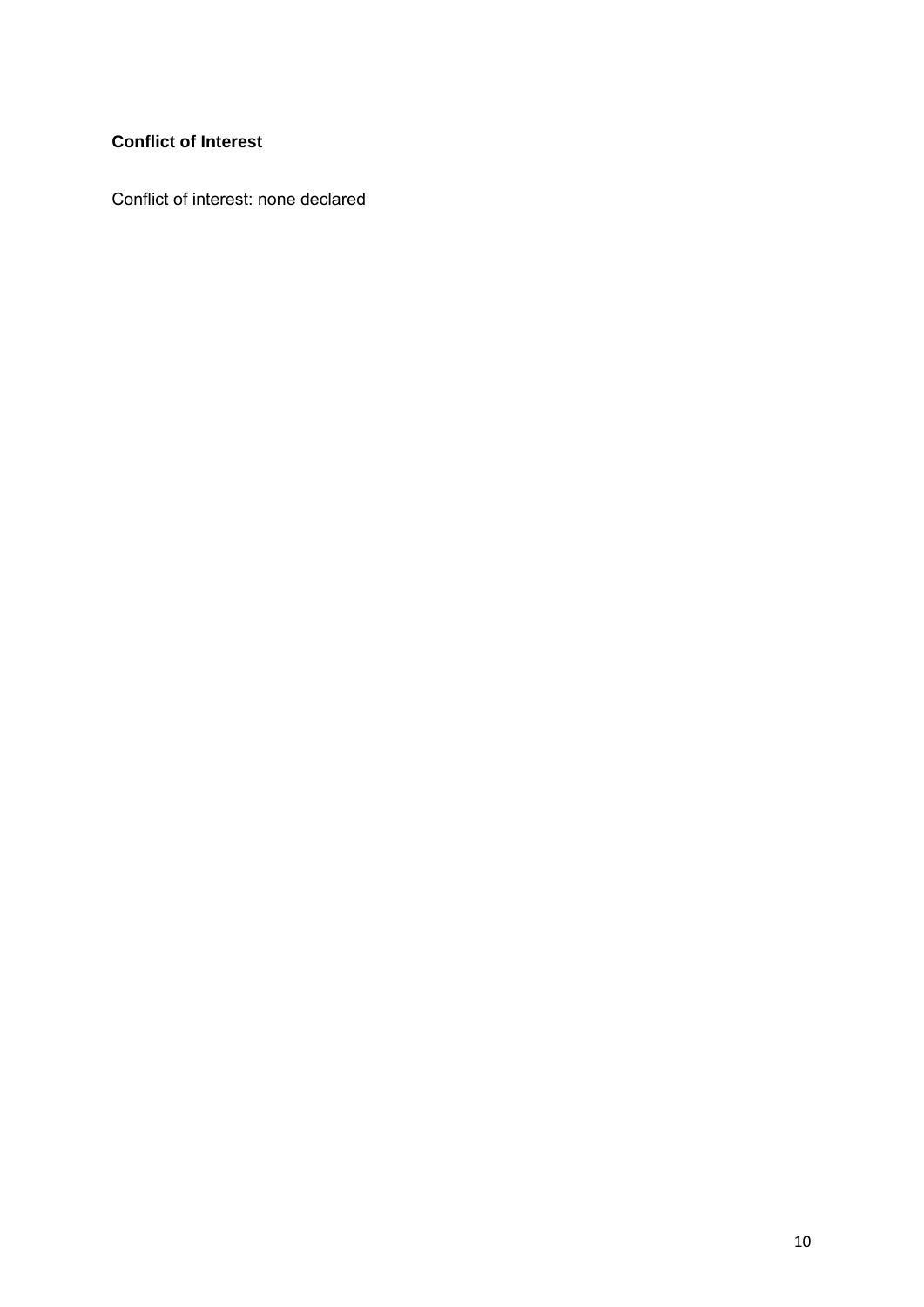## **References**

- Ahmadi N, GL McQuilkin, MW Akhtar, F Hajsadeghi, SJ Kleis, H Hecht, M Naghavi & M Budoff (2011): Reproducibility and variability of digital thermal monitoring of vascular reactivity. Clinical physiology and functional imaging **31**: 422-428.
- Akiyama E, S Sugiyama, Y Matsuzawa, M Konishi, H Suzuki, T Nozaki, K Ohba, J Matsubara, H Maeda, Y Horibata, K Sakamoto, K Sugamura, M Yamamuro, H Sumida, K Kaikita, S Iwashita, K Matsui, K Kimura, S Umemura & H Ogawa (2012): Incremental prognostic significance of peripheral endothelial dysfunction in patients with heart failure with normal left ventricular ejection fraction. Journal of the American College of Cardiology **60**: 1778-1786.
- Anderson M (1996): Glutathione. In: Punchard NKF(ed.) Book Title|. City|. Publisher|: Pages|.
- Arosio E, S De Marchi, A Rigoni, M Prior, P Delva & A Lechi (2007): Forearm haemodynamics, arterial stiffness and microcirculatory reactivity in rheumatoid arthritis. Journal of hypertension **25**: 1273-1278.
- Arsenault BJ, JS Rana, ES Stroes, JP Despres, PK Shah, JJ Kastelein, NJ Wareham, SM Boekholdt & KT Khaw (2009): Beyond low-density lipoprotein cholesterol: respective contributions of non-high-density lipoprotein cholesterol levels, triglycerides, and the total cholesterol/high-density lipoprotein cholesterol ratio to coronary heart disease risk in apparently healthy men and women. Journal of the American College of Cardiology **55**: 35-41.
- Bek T, J Hajari & P Jeppesen (2008): Interaction between flicker-induced vasodilatation and pressure autoregulation in early retinopathy of type 2 diabetes. Graefe's archive for clinical and experimental ophthalmology = Albrecht von Graefes Archiv fur klinische und experimentelle Ophthalmologie **246**: 763-769.
- Blankenberg S, HJ Rupprecht, C Bickel, M Torzewski, G Hafner, L Tiret, M Smieja, F Cambien, J Meyer, KJ Lackner & I AtheroGene (2003): Glutathione peroxidase 1 activity and cardiovascular events in patients with coronary artery disease. The New England journal of medicine **349**: 1605-1613.
- Bolton-Smith C, M Woodward, WC Smith & H Tunstall-Pedoe (1991): Dietary and nondietary predictors of serum total and HDL-cholesterol in men and women: results from the Scottish Heart Health Study. International journal of epidemiology **20**: 95- 104.
- Browne RW, MS Bloom, EF Schisterman, K Hovey, M Trevisan, C Wu, A Liu & J Wactawski-Wende (2008): Analytical and biological variation of biomarkers of oxidative stress during the menstrual cycle. Biomarkers : biochemical indicators of exposure, response, and susceptibility to chemicals **13**: 160-183.
- Capel ID, M Jenner, DC Williams, D Donaldson & A Nath (1981): The effect of prolonged oral contraceptive steroid use on erythrocyte glutathione peroxidase activity. Journal of steroid biochemistry **14**: 729-732.
- Cines DB, ES Pollak, CA Buck, J Loscalzo, GA Zimmerman, RP McEver, JS Pober, TM Wick, BA Konkle, BS Schwartz, ES Barnathan, KR McCrae, BA Hug, AM Schmidt & DM Stern (1998): Endothelial cells in physiology and in the pathophysiology of vascular disorders. Blood **91**: 3527-3561.
- Cohn JN (2013): Identifying the risk and preventing the consequences of cardiovascular disease. Heart, lung & circulation **22**: 512-516.
- Cornelli U, G Belcaro, MR Cesarone & A Finco (2013): Analysis of oxidative stress during the menstrual cycle. Reproductive biology and endocrinology : RB&E **11**: 74.
- Daien V, R Kawasaki, M Villain, J Ribstein, G Du Cailar, A Mimran & P Fesler (2013): Retinal vascular caliber is associated with renal function in apparently healthy subjects. Acta ophthalmologica **91**: e283-288.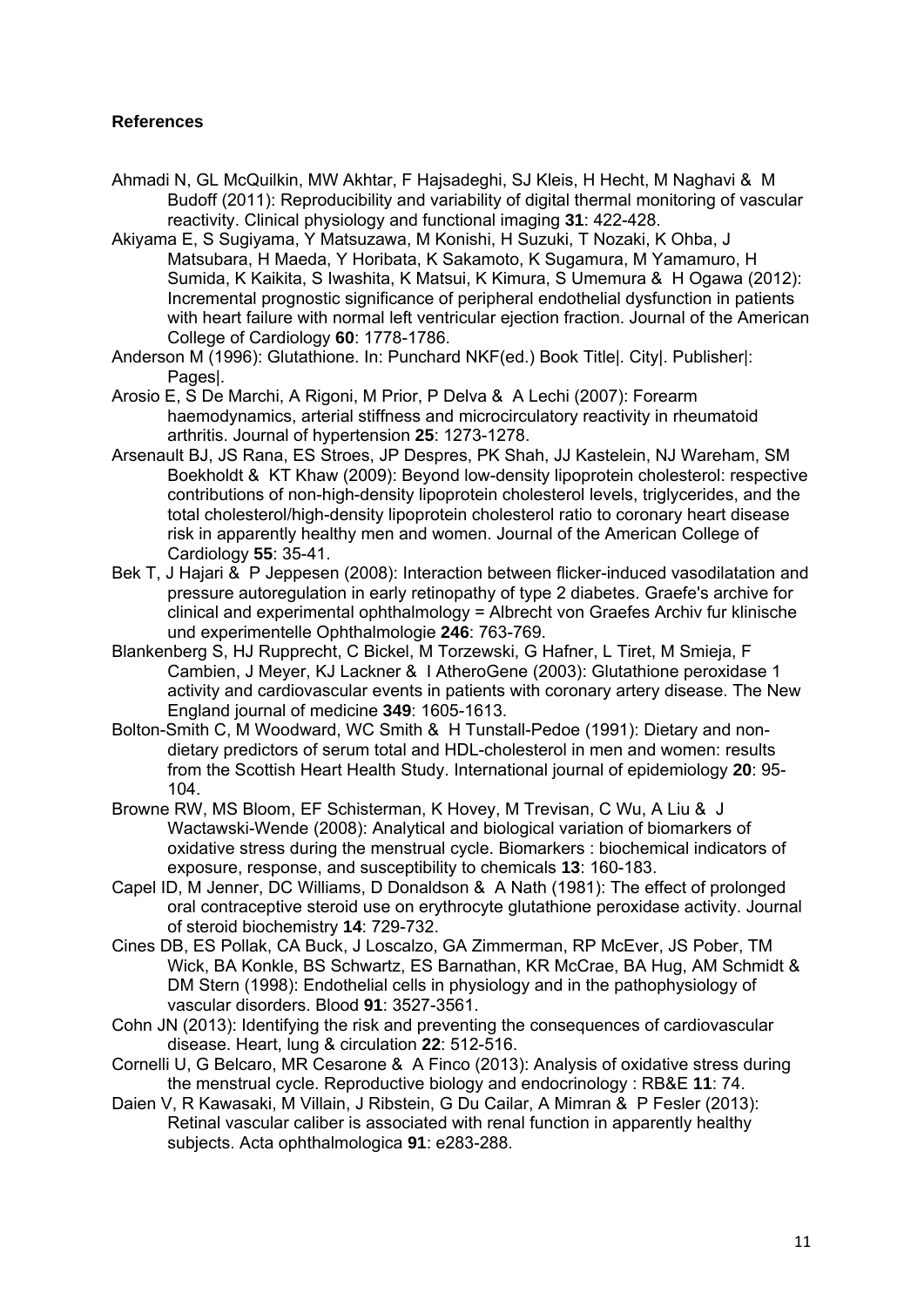- Diaz-Flores M, LA Baiza-Gutman, NN Pedron & JJ Hicks (1999): Uterine glutathione reductase activity: modulation by estrogens and progesterone. Life sciences **65**: 2481-2488.
- Dorner GT, G Garhofer, B Kiss, E Polska, K Polak, CE Riva & L Schmetterer (2003): Nitric oxide regulates retinal vascular tone in humans. American journal of physiology. Heart and circulatory physiology **285**: H631-636.
- Erke MG, G Bertelsen, T Peto, AK Sjolie, H Lindekleiv & I Njolstad (2014): Cardiovascular risk factors associated with age-related macular degeneration: the Tromso Study. Acta ophthalmologica.
- Flagg EW, RJ Coates, DP Jones, JW Eley, EW Gunter, B Jackson & RS Greenberg (1993): Plasma total glutathione in humans and its association with demographic and healthrelated factors. The British journal of nutrition **70**: 797-808.
- Ford ES, WH Giles & AH Mokdad (2004): The distribution of 10-Year risk for coronary heart disease among US adults: findings from the National Health and Nutrition Examination Survey III. Journal of the American College of Cardiology **43**: 1791- 1796.
- Fowkes FG, GD Murray, I Butcher, CL Heald, RJ Lee, LE Chambless, AR Folsom, AT Hirsch, M Dramaix, G deBacker, JC Wautrecht, M Kornitzer, AB Newman, M Cushman, K Sutton-Tyrrell, AJ Lee, JF Price, RB d'Agostino, JM Murabito, PE Norman, K Jamrozik, JD Curb, KH Masaki, BL Rodriguez, JM Dekker, LM Bouter, RJ Heine, G Nijpels, CD Stehouwer, L Ferrucci, MM McDermott, HE Stoffers, JD Hooi, JA Knottnerus, M Ogren, B Hedblad, JC Witteman, MM Breteler, MG Hunink, A Hofman, MH Criqui, RD Langer, A Fronek, WR Hiatt, R Hamman, HE Resnick & J Guralnik (2008): Ankle brachial index combined with Framingham Risk Score to predict cardiovascular events and mortality: a meta-analysis. JAMA : the journal of the American Medical Association **300**: 197-208.
- Friedewald WT, RI Levy & DS Fredrickson (1972): Estimation of the concentration of lowdensity lipoprotein cholesterol in plasma, without use of the preparative ultracentrifuge. Clinical chemistry **18**: 499-502.
- Frisard MI, A Broussard, SS Davies, LJ Roberts, 2nd, J Rood, L de Jonge, X Fang, SM Jazwinski, WA Deutsch, E Ravussin & S Louisiana Healthy Aging (2007): Aging, resting metabolic rate, and oxidative damage: results from the Louisiana Healthy Aging Study. The journals of gerontology. Series A, Biological sciences and medical sciences **62**: 752-759.
- Gallino A (2012): The utility of emerging biomarkers and imaging for assessment of cardiovascular risk. Current vascular pharmacology **10**: 712-714.
- Garhofer G, C Zawinka, H Resch, P Kothy, L Schmetterer & GT Dorner (2004): Reduced response of retinal vessel diameters to flicker stimulation in patients with diabetes. The British journal of ophthalmology **88**: 887-891.
- Gariano RF & TW Gardner (2005): Retinal angiogenesis in development and disease. Nature **438**: 960-966.
- Gates PE, WD Strain & AC Shore (2009): Human endothelial function and microvascular ageing. Experimental physiology **94**: 311-316.
- Ge Y & TJ Wang (2012): Identifying novel biomarkers for cardiovascular disease risk prediction. Journal of internal medicine **272**: 430-439.
- Gherghel D, HR Griffiths, EJ Hilton, IA Cunliffe & SL Hosking (2005): Systemic reduction in glutathione levels occurs in patients with primary open-angle glaucoma. Investigative ophthalmology & visual science **46**: 877-883.
- Gherghel D, S Mroczkowska & L Qin (2013): Reduction in blood glutathione levels occurs similarly in patients with primary-open angle or normal tension glaucoma. Investigative ophthalmology & visual science **54**: 3333-3339.
- Ghigo D, P Alessio, A Foco, F Bussolino, C Costamagna, R Heller, G Garbarino, GP Pescarmona & A Bosia (1993): Nitric oxide synthesis is impaired in glutathionedepleted human umbilical vein endothelial cells. The American journal of physiology **265**: C728-732.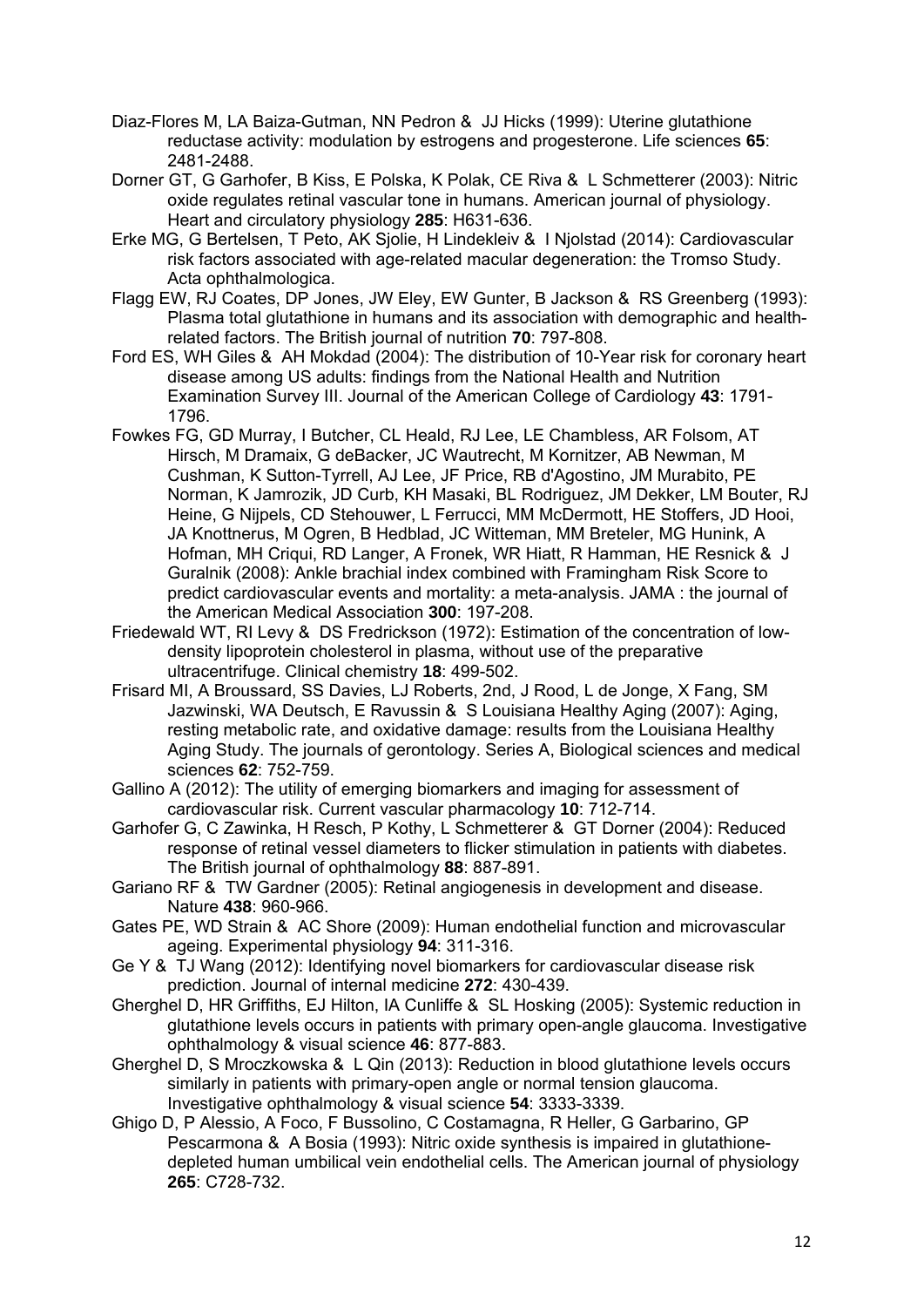- Griscavage JM, JM Fukuto, Y Komori & LJ Ignarro (1994): Nitric oxide inhibits neuronal nitric oxide synthase by interacting with the heme prosthetic group. Role of tetrahydrobiopterin in modulating the inhibitory action of nitric oxide. The Journal of biological chemistry **269**: 21644-21649.
- Harvey A, A Brand, ST Holgate, LV Kristiansen, H Lehrach, A Palotie & B Prainsack (2012): The future of technologies for personalised medicine. New biotechnology **29**: 625- 633.
- Hein TW & L Kuo (1998): LDLs impair vasomotor function of the coronary microcirculation: role of superoxide anions. Circulation research **83**: 404-414.
- Heitmar R, AD Blann, RP Cubbidge, GY Lip & D Gherghel (2010): Continuous retinal vessel diameter measurements: the future in retinal vessel assessment? Investigative ophthalmology & visual science **51**: 5833-5839.
- Heitmar R, RP Cubbidge, GY Lip, D Gherghel & AD Blann (2011): Altered blood vessel responses in the eye and finger in coronary artery disease. Investigative ophthalmology & visual science **52**: 6199-6205.
- Helfand M, DI Buckley, M Freeman, R Fu, K Rogers, C Fleming & LL Humphrey (2009): Emerging risk factors for coronary heart disease: a summary of systematic reviews conducted for the U.S. Preventive Services Task Force. Annals of internal medicine **151**: 496-507.
- Itabe H, T Obama & R Kato (2011): The Dynamics of Oxidized LDL during Atherogenesis. Journal of lipids **2011**: 418313.
- James SJ, S Rose, S Melnyk, S Jernigan, S Blossom, O Pavliv & DW Gaylor (2009): Cellular and mitochondrial glutathione redox imbalance in lymphoblastoid cells derived from children with autism. FASEB journal : official publication of the Federation of American Societies for Experimental Biology **23**: 2374-2383.
- Jones DP (2006): Extracellular redox state: refining the definition of oxidative stress in aging. Rejuvenation research **9**: 169-181.
- Jones DP (2006): Redefining oxidative stress. Antioxidants & redox signaling **8**: 1865-1879.
- Jones DP, JL Carlson, PS Samiec, P Sternberg, Jr., VC Mody, Jr., RL Reed & LA Brown (1998): Glutathione measurement in human plasma. Evaluation of sample collection, storage and derivatization conditions for analysis of dansyl derivatives by HPLC. Clinica chimica acta; international journal of clinical chemistry **275**: 175-184.
- Kavousi M, S Elias-Smale, JH Rutten, MJ Leening, R Vliegenthart, GC Verwoert, GP Krestin, M Oudkerk, MP de Maat, FW Leebeek, FU Mattace-Raso, J Lindemans, A Hofman, EW Steyerberg, A van der Lugt, AH van den Meiracker & JC Witteman (2012): Evaluation of newer risk markers for coronary heart disease risk classification: a cohort study. Annals of internal medicine **156**: 438-444.
- Kotliar KE, W Vilser, E Nagel & IM Lanzl (2004): Retinal vessel reaction in response to chromatic flickering light. Graefe's archive for clinical and experimental ophthalmology = Albrecht von Graefes Archiv fur klinische und experimentelle Ophthalmologie **242**: 377-392.
- Laurent S, P Boutouyrie & P Lacolley (2005): Structural and genetic bases of arterial stiffness. Hypertension **45**: 1050-1055.
- Lehrke S, B Egenlauf, H Steen, D Lossnitzer, G Korosoglou, C Merten, BT Ivandic, E Giannitsis & HA Katus (2009): Prediction of coronary artery disease by a systemic atherosclerosis score index derived from whole-body MR angiography. Journal of cardiovascular magnetic resonance : official journal of the Society for Cardiovascular Magnetic Resonance **11**: 36.
- Lim M, MB Sasongko, MK Ikram, E Lamoureux, JJ Wang, TY Wong & CY Cheung (2012): Systemic associations of dynamic retinal vessel analysis: a review of current literature. Microcirculation **20**: 257-268.
- Mandecka A, J Dawczynski, M Blum, N Muller, C Kloos, G Wolf, W Vilser, H Hoyer & UA Muller (2007): Influence of flickering light on the retinal vessels in diabetic patients. Diabetes care **30**: 3048-3052.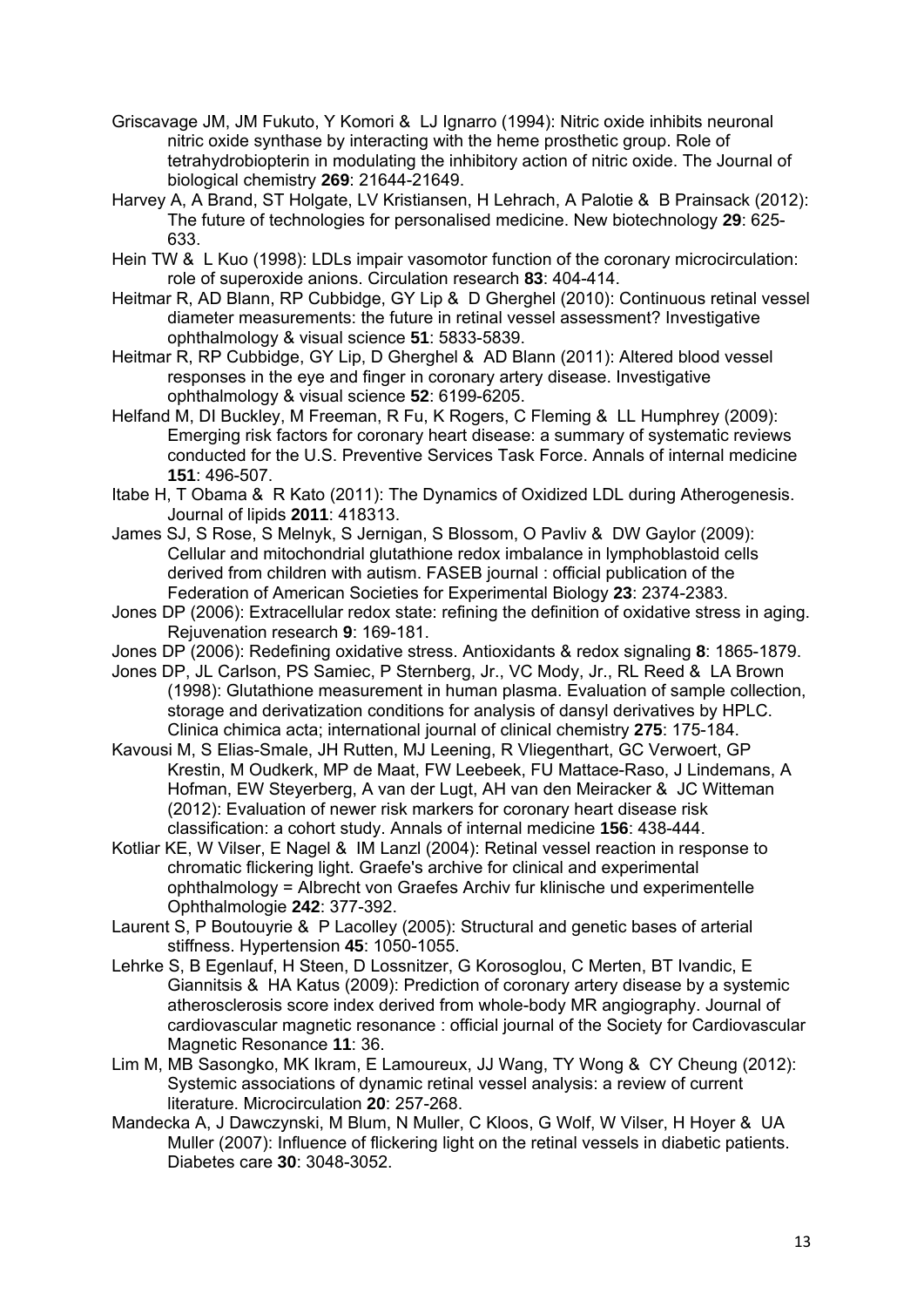- Massafra C, C De Felice, D Gioia & G Buonocore (1998): Variations in erythrocyte antioxidant glutathione peroxidase activity during the menstrual cycle. Clinical endocrinology **49**: 63-67.
- Massafra C, D Gioia, C De Felice, E Picciolini, V De Leo, M Bonifazi & A Bernabei (2000): Effects of estrogens and androgens on erythrocyte antioxidant superoxide dismutase, catalase and glutathione peroxidase activities during the menstrual cycle. The Journal of endocrinology **167**: 447-452.
- Matsuzawa Y, S Sugiyama, H Sumida, K Sugamura, T Nozaki, K Ohba, J Matsubara, H Kurokawa, K Fujisue, M Konishi, E Akiyama, H Suzuki, Y Nagayoshi, M Yamamuro, K Sakamoto, S Iwashita, H Jinnouchi, M Taguri, S Morita, K Matsui, K Kimura, S Umemura & H Ogawa (2013): Peripheral endothelial function and cardiovascular events in high-risk patients. Journal of the American Heart Association **2**: e000426.
- Mattace-Raso FU, TJ van der Cammen, A Hofman, NM van Popele, ML Bos, MA Schalekamp, R Asmar, RS Reneman, AP Hoeks, MM Breteler & JC Witteman (2006): Arterial stiffness and risk of coronary heart disease and stroke: the Rotterdam Study. Circulation **113**: 657-663.
- Mellwig KP, D Baller, U Gleichmann, D Moll, S Betker, R Weise & G Notohamiprodjo (1998): Improvement of coronary vasodilatation capacity through single LDL apheresis. Atherosclerosis **139**: 173-178.
- Michelet F, R Gueguen, P Leroy, M Wellman, A Nicolas & G Siest (1995): Blood and plasma glutathione measured in healthy subjects by HPLC: relation to sex, aging, biological variables, and life habits. Clinical chemistry **41**: 1509-1517.
- Mroczkowska S, A Benavente-Perez, S Patel, L Qin, P Bentham & D Gherghel (2013): Retinal Vascular Dysfunction Relates to Cognitive Impairment in Alzheimer Disease. Alzheimer disease and associated disorders.
- Mroczkowska S, A Ekart, V Sung, A Negi, L Qin, SR Patel, S Jacob, C Atkins, A Benavente-Perez & D Gherghel (2012): Coexistence of macro- and micro-vascular abnormalities in newly diagnosed normal tension glaucoma patients. Acta ophthalmologica **90**: e553-559.
- Nagel E & W Vilser (2004): Flicker observation light induces diameter response in retinal arterioles: a clinical methodological study. The British journal of ophthalmology **88**: 54-56.
- Nagel E, W Vilser, A Fink, T Riemer & I Lanzl (2006): Blood pressure effects on retinal vessel diameter and flicker response: a 1.5-year follow-up. European journal of ophthalmology **16**: 560-565.
- Nagel E, W Vilser & I Lanzl (2005): [Comparison of diameter response of retinal arteries and veins to flickering light. A clinical study with healthy people]. Der Ophthalmologe : Zeitschrift der Deutschen Ophthalmologischen Gesellschaft **102**: 787-793.
- National Cholesterol Education Program Expert Panel on Detection E & A Treatment of High Blood Cholesterol in (2002): Third Report of the National Cholesterol Education Program (NCEP) Expert Panel on Detection, Evaluation, and Treatment of High Blood Cholesterol in Adults (Adult Treatment Panel III) final report. Circulation **106**: 3143-3421.
- Ong PK, B Melchior, YC Martins, A Hofer, P Orjuela-Sanchez, P Cabrales, GM Zanini, JA Frangos & LJ Carvalho (2013): Nitric oxide synthase dysfunction contributes to impaired cerebroarteriolar reactivity in experimental cerebral malaria. PLoS pathogens **9**: e1003444.
- Ou HC, TY Song, YC Yeh, CY Huang, SF Yang, TH Chiu, KL Tsai, KL Chen, YJ Wu, CS Tsai, LY Chang, WW Kuo & SD Lee (2010): EGCG protects against oxidized LDLinduced endothelial dysfunction by inhibiting LOX-1-mediated signaling. Journal of applied physiology **108**: 1745-1756.
- Patel SR, S Bellary, L Qin, GM Balanos, D McIntyre & D Gherghel (2012): Abnormal retinal vascular reactivity in individuals with impaired glucose tolerance: a preliminary study. Investigative ophthalmology & visual science **53**: 5102-5108.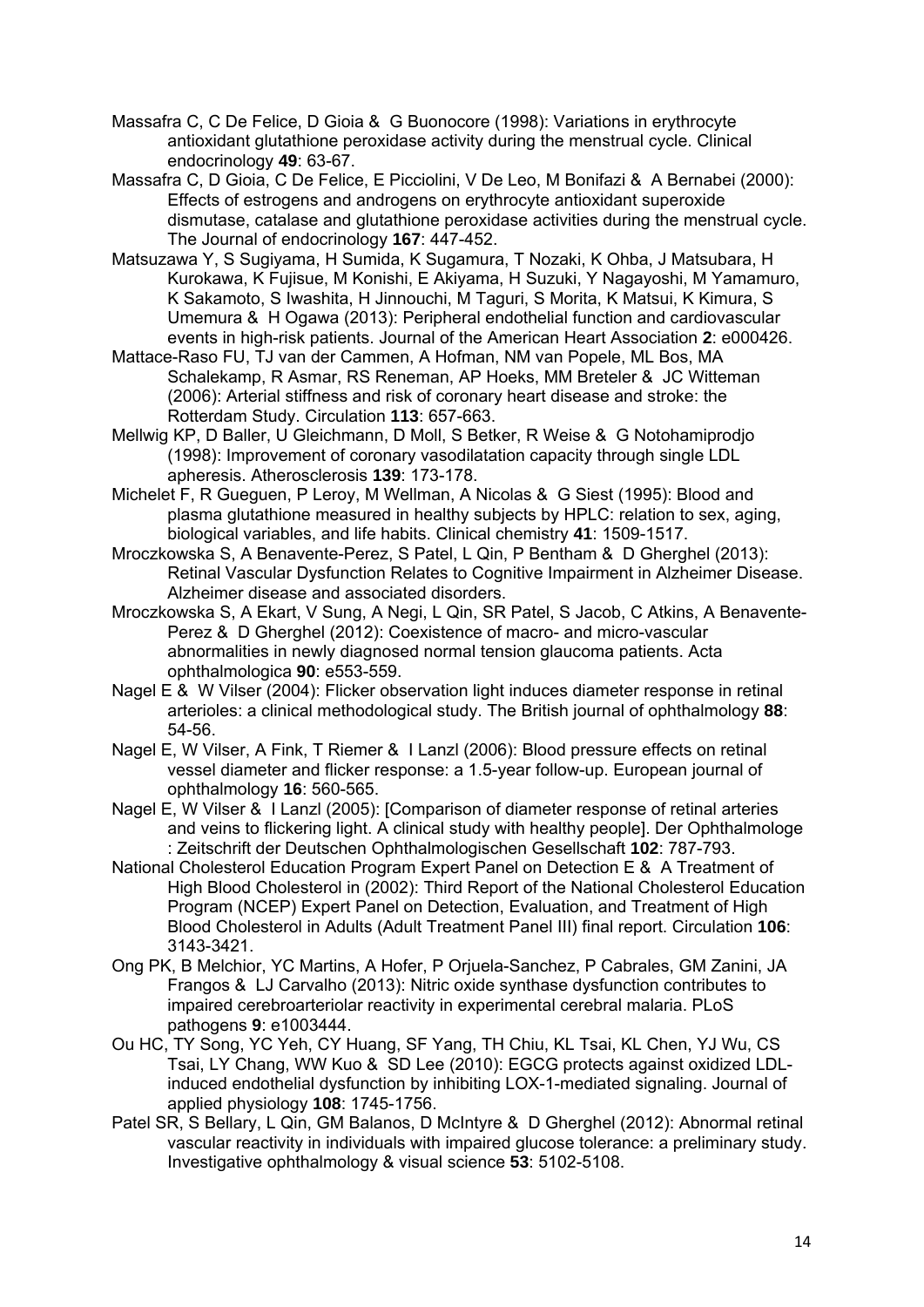- Patel SR, S Bellary, L Qin, PS Gill, S Taheri, R Heitmar, JM Gibson & D Gherghel (2011): Abnormal retinal vascular function and lipid levels in a sample of healthy UK South Asians. The British journal of ophthalmology **95**: 1573-1576.
- Prasad A, NP Andrews, FA Padder, M Husain & AA Quyyumi (1999): Glutathione reverses endothelial dysfunction and improves nitric oxide bioavailability. Journal of the American College of Cardiology **34**: 507-514.
- Qin L, SA Mroczkowska, A Ekart, SR Patel, JM Gibson & D Gherghel (2013): Patients with early age-related macular degeneration exhibit signs of macro- and micro-vascular disease and abnormal blood glutathione levels. Graefe's archive for clinical and experimental ophthalmology = Albrecht von Graefes Archiv fur klinische und experimentelle Ophthalmologie.
- Rahman I, A Kode & SK Biswas (2006): Assay for quantitative determination of glutathione and glutathione disulfide levels using enzymatic recycling method. Nature protocols **1**: 3159-3165.
- Rosendorff C (2002): Effects of LDL cholesterol on vascular function. Journal of human hypertension **16 Suppl 1**: S26-28.
- Rossi R, A Milzani, I Dalle-Donne, D Giustarini, L Lusini, R Colombo & P Di Simplicio (2002): Blood glutathione disulfide: in vivo factor or in vitro artifact? Clinical chemistry **48**: 742-753.
- Rubba P, F Faccenda, S Di Somma, A Gnasso, N Scarpato, A Iannuzzi, G Nappi, A Postiglione, O De Divitiis & M Mancini (1993): Cerebral blood flow velocity and systemic vascular resistance after acute reduction of low-density lipoprotein in familial hypercholesterolemia. Stroke; a journal of cerebral circulation **24**: 1154-1161.
- Rubinshtein R, JT Kuvin, M Soffler, RJ Lennon, S Lavi, RE Nelson, GM Pumper, LO Lerman & A Lerman (2010): Assessment of endothelial function by non-invasive peripheral arterial tonometry predicts late cardiovascular adverse events. European heart journal **31**: 1142-1148.
- Salmon AB, A Richardson & VI Perez (2010): Update on the oxidative stress theory of aging: does oxidative stress play a role in aging or healthy aging? Free radical biology & medicine **48**: 642-655.
- Salonen R, A Haapanen & JT Salonen (1991): Measurement of intima-media thickness of common carotid arteries with high-resolution B-mode ultrasonography: inter- and intra-observer variability. Ultrasound in medicine & biology **17**: 225-230.
- Sandoo A, D Carroll, GS Metsios, GD Kitas & JJ Veldhuijzen van Zanten (2011): The association between microvascular and macrovascular endothelial function in patients with rheumatoid arthritis: a cross-sectional study. Arthritis research & therapy **13**: R99.
- Schuster AK, JE Fischer & U Vossmerbaeumer (2014): Semi-automated retinal vessel analysis in nonmydriatic fundus photography. Acta ophthalmologica **92**: e42-49.
- Serviddio G, G Loverro, M Vicino, F Prigigallo, I Grattagliano, E Altomare & G Vendemiale (2002): Modulation of endometrial redox balance during the menstrual cycle: relation with sex hormones. The Journal of clinical endocrinology and metabolism **87**: 2843- 2848.
- Tamai O, H Matsuoka, H Itabe, Y Wada, K Kohno & T Imaizumi (1997): Single LDL apheresis improves endothelium-dependent vasodilatation in hypercholesterolemic humans. Circulation **95**: 76-82.
- Terai N, U Julius, M Haustein, E Spoerl & LE Pillunat (2011): The effect of low-density lipoprotein apheresis on ocular microcirculation in patients with hypercholesterolaemia: a pilot study. The British journal of ophthalmology **95**: 401-  $404.$
- Tietze F (1969): Enzymic method for quantitative determination of nanogram amounts of total and oxidized glutathione: applications to mammalian blood and other tissues. Analytical biochemistry **27**: 502-522.
- Touyz RM (2004): Reactive oxygen species, vascular oxidative stress, and redox signaling in hypertension: what is the clinical significance? Hypertension **44**: 248-252.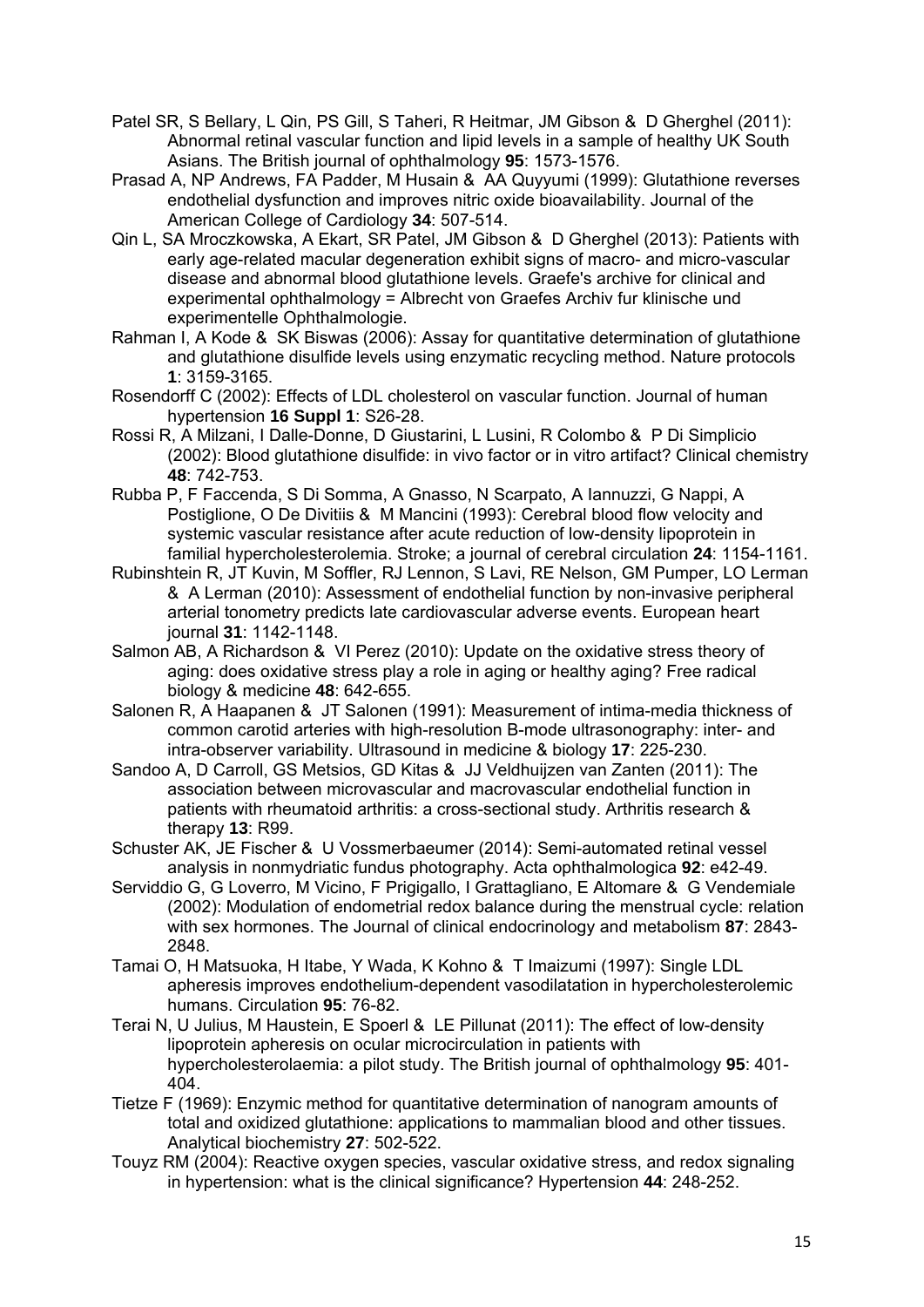Vallance P & N Chan (2001): Endothelial function and nitric oxide: clinical relevance. Heart **85**: 342-350.

- Vasan RS (2006): Biomarkers of cardiovascular disease: molecular basis and practical considerations. Circulation **113**: 2335-2362.
- von Hanno T, G Bertelsen, AK Sjolie & EB Mathiesen (2014): Retinal vascular calibres are significantly associated with cardiovascular risk factors: the Tromso Eye Study. Acta ophthalmologica **92**: 40-46.
- Wang TJ (2011): Assessing the role of circulating, genetic, and imaging biomarkers in cardiovascular risk prediction. Circulation **123**: 551-565.
- Wannamethee SG, AG Shaper, L Lennon & RW Morris (2005): Metabolic syndrome vs Framingham Risk Score for prediction of coronary heart disease, stroke, and type 2 diabetes mellitus. Archives of internal medicine **165**: 2644-2650.
- Wilson PW, WP Castelli & WB Kannel (1987): Coronary risk prediction in adults (the Framingham Heart Study). The American journal of cardiology **59**: 91G-94G.
- Yamada S, S Saitoh, H Machii, H Mizukami, Y Hoshino, T Misaka, A Ishigami & Y Takeishi (2013): Coronary artery spasm related to thiol oxidation and senescence marker protein-30 in aging. Antioxidants & redox signaling **19**: 1063-1073.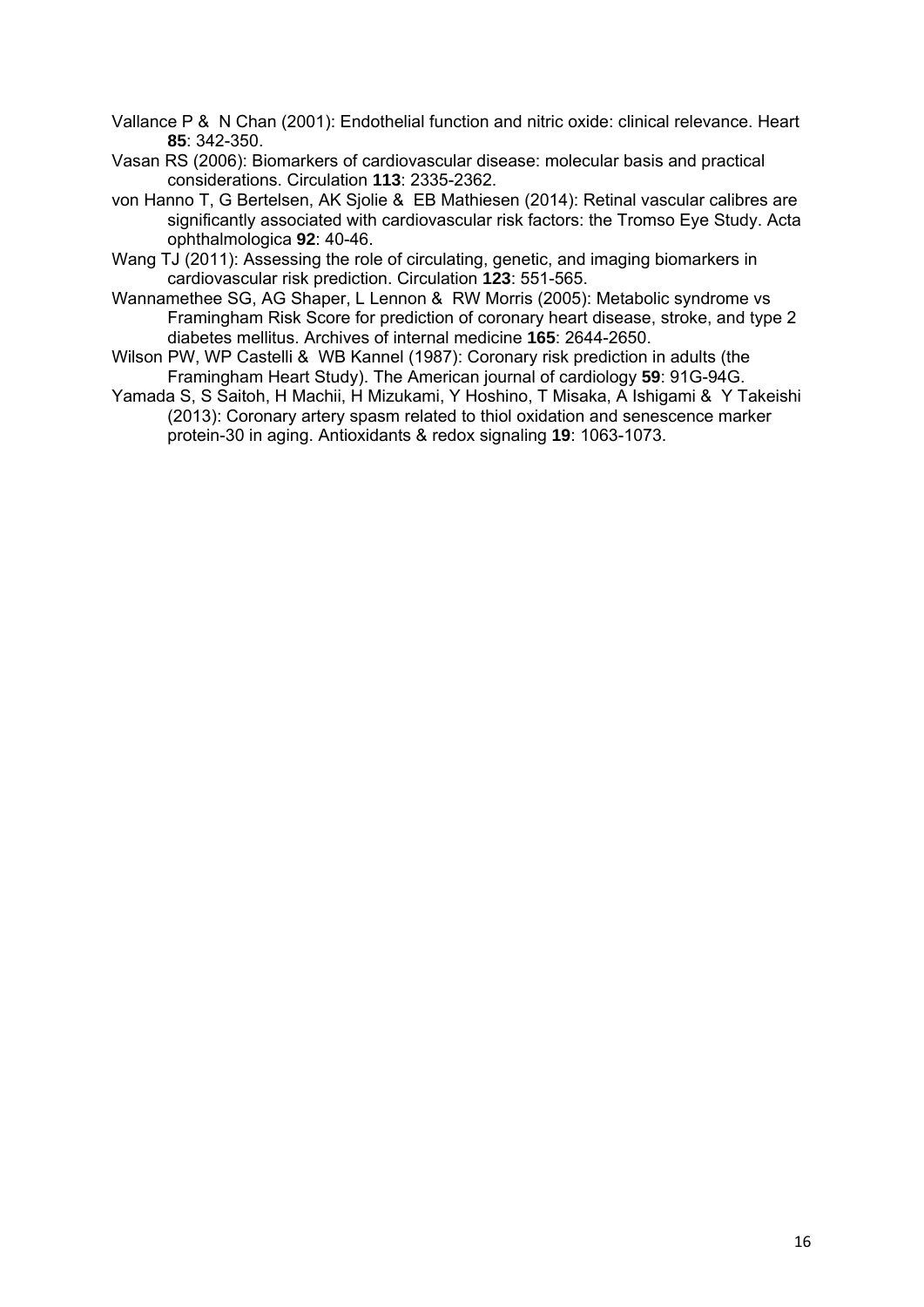#### **Tables**

|  | Table 1. Summary of clinical characteristics |
|--|----------------------------------------------|
|--|----------------------------------------------|

|                         | Mean (SD)       |                   |            |
|-------------------------|-----------------|-------------------|------------|
|                         |                 |                   |            |
| <b>Variable</b>         | Men<br>$[n=54]$ | Women<br>$[n=48]$ | p-value    |
| Age [years]             | 52(8)           | 53(7)             | 0.271      |
| SBP [mmHg]              | 124(14)         | 120(15)           | 0.149      |
| DBP [mmHg]              | 80(10)          | 73 (11)           | $0.002*$   |
| HR[bpm]                 | 65(9)           | 64 $(7)$          | 0.495      |
| IOP                     | 14(3)           | 14(2)             | 0.904      |
| BMI [kg/m2]             | 27.05 (4.17)    | 25.56 (3.89)      | 0.070      |
| TG [mmol/L]             | 1.22(0.55)      | 1.06(0.34)        | 0.088      |
| CHOL [mmol/L]           | 4.47(0.80)      | 5.05(0.96)        | $0.001*$   |
| HDL-C [mmol/L]          | 1.18(0.36)      | 1.49(0.37)        | $< 0.001*$ |
| LDL-C [mmol/L]          | 2.74(0.79)      | 3.07(0.97)        | 0.056      |
| $C$ -IMT $[cm]$         | 0.07(0.01)      | 0.06(0.01)        | 0.064      |
| <b>FRS [%]</b>          | 9.46(5.94)      | 5.59(4.35)        | $< 0.001*$ |
| t-GSH [µmol/L]          | 1117 (772)      | 935 (643)         | 0.200      |
| GSSG [µmol/L]           | 85 (73)         | 61(48)            | $0.030*$   |
| GSH [µmol/L]            | 935 (713)       | 813 (586)         | 0.353      |
| Redox index [GSH: GSSG] | 15(11)          | 20(22)            | 0.140      |

Abbreviations: SBP, systolic blood pressure; DBP, diastolic blood pressure; HR, heart rate; IOP, intraocular pressure; BMI, body mass index; TG, triglycerides; CHOL, total cholesterol; HDL-C: high-density lipoprotein cholesterol; LDL-C: low-density lipoprotein cholesterol; C-IMT, carotid intima-media thickness; FRS, 10-year Framingham risk score for cardiovascular disease; t-GSH, total glutathione; GSSG, oxidized glutathione; GSH, reduced glutathione. *t*-test \*p<0.05 was considered significant.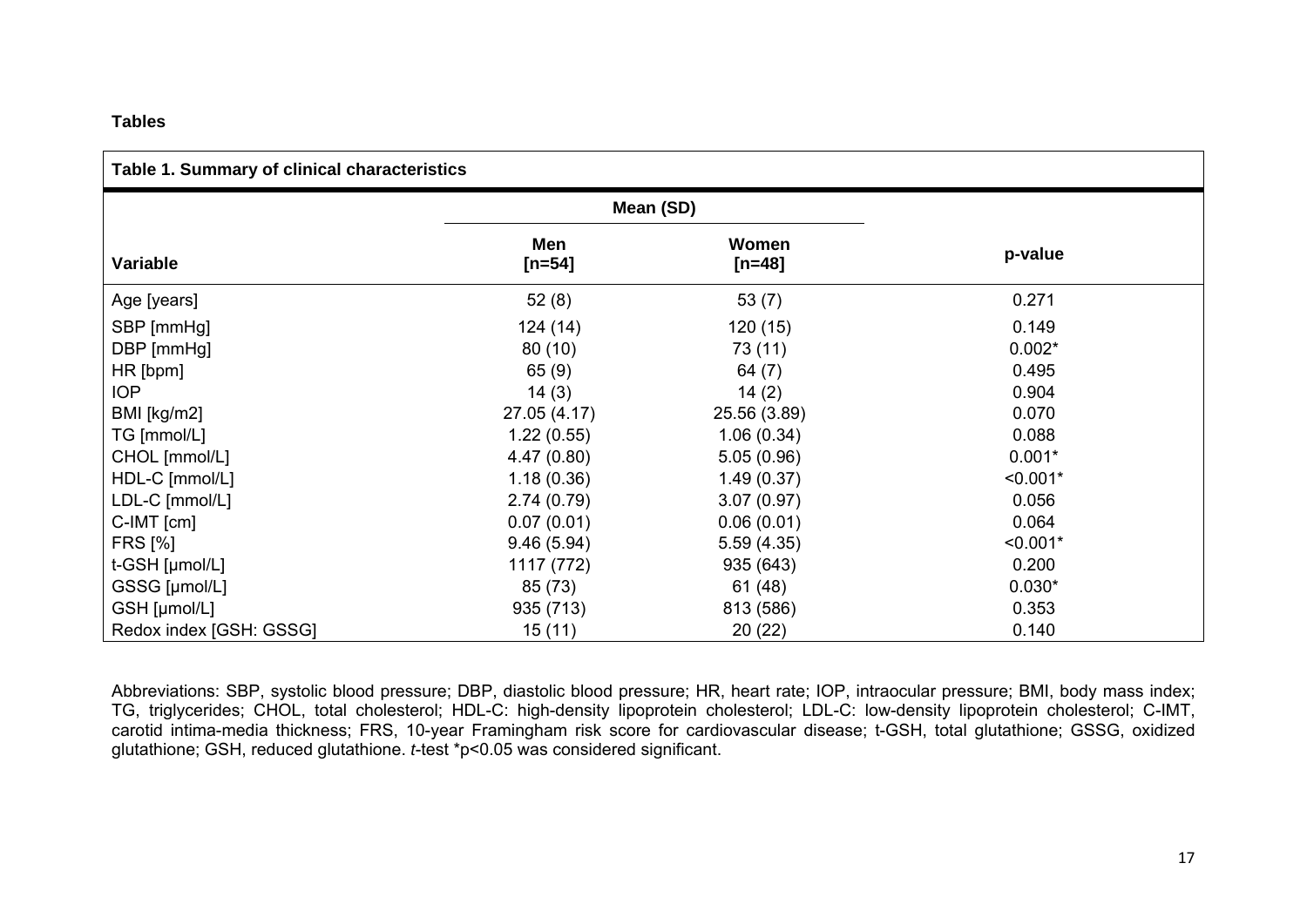| Table 2. Summary of retinal vascular function parameters as assessed by DVA |                   |                   |         |  |
|-----------------------------------------------------------------------------|-------------------|-------------------|---------|--|
|                                                                             | Mean (SD)         |                   |         |  |
|                                                                             | Men<br>[ $n=54$ ] | Women<br>$[n=48]$ | p-value |  |
| <b>Arteries:</b>                                                            |                   |                   |         |  |
| <b>BDF</b>                                                                  | 5.45(2.14)        | 6.08(3.63)        | 0.282   |  |
| DA                                                                          | 8.05(3.65)        | 7.77(3.90)        | 0.704   |  |
| MD [%]                                                                      | 5.15(2.42)        | 4.71 (2.69)       | 0.385   |  |
| tMD [seconds]                                                               | 19(6)             | 20(8)             | 0.216   |  |
| tMC [seconds]                                                               | 28(8)             | 27(10)            | 0.767   |  |
| Slope <sub>AD</sub>                                                         | 0.37(0.24)        | 0.34(0.25)        | 0.567   |  |
| Slope <sub>AC</sub>                                                         | $-0.25(0.11)$     | $-0.31(0.20)$     | 0.060   |  |
| Slope <sub>AC</sub> , NU                                                    | 1.15(0.54)        | 1.02(0.52)        | 0.195   |  |
| Veins:                                                                      |                   |                   |         |  |
| <b>BDF</b>                                                                  | 4.38(1.77)        | 4.30(2.26)        | 0.866   |  |
| DA                                                                          | 6.92(2.93)        | 6.89(2.94)        | 0.971   |  |
| MD [%]                                                                      | 7.54(5.07)        | 5.85(3.18)        | 0.060   |  |
| tMD [seconds]                                                               | 20(5)             | 22(6)             | 0.099   |  |
| tMC [seconds]                                                               | 31(9)             | 30(9)             | 0.587   |  |
| Slope <sub>VD</sub>                                                         | 0.32(0.16)        | 0.49(0.14)        | 0.408   |  |
| Slope <sub>VC</sub>                                                         | $-0.23(0.14)$     | $-0.24(0.13)$     | 0.135   |  |
| Slope <sub>VC,</sub> NU                                                     | 1.49(0.74)        | 1.36(0.61)        | 0.365   |  |

Abbreviations: BDF, baseline diameter fluctuation (maximal range of baseline diameter measurements); DA, dilation amplitude (maximum diameter [MD] – minimum diameter [MC]); MD [%], percentage MD relative to baseline diameter; tMD, time taken to reach MD; tMC; time taken to reach MC from MD; Slope<sub>AD/VD</sub>, slope of arterial/venous dilation (MD – baseline diameter) / tMD); Slope<sub>AC/VC</sub>, slope of arterial/venous constriction (MC-MD / tMC); NU: normalized units. *t*-test/ANCOVA p<0.05 was considered significant.